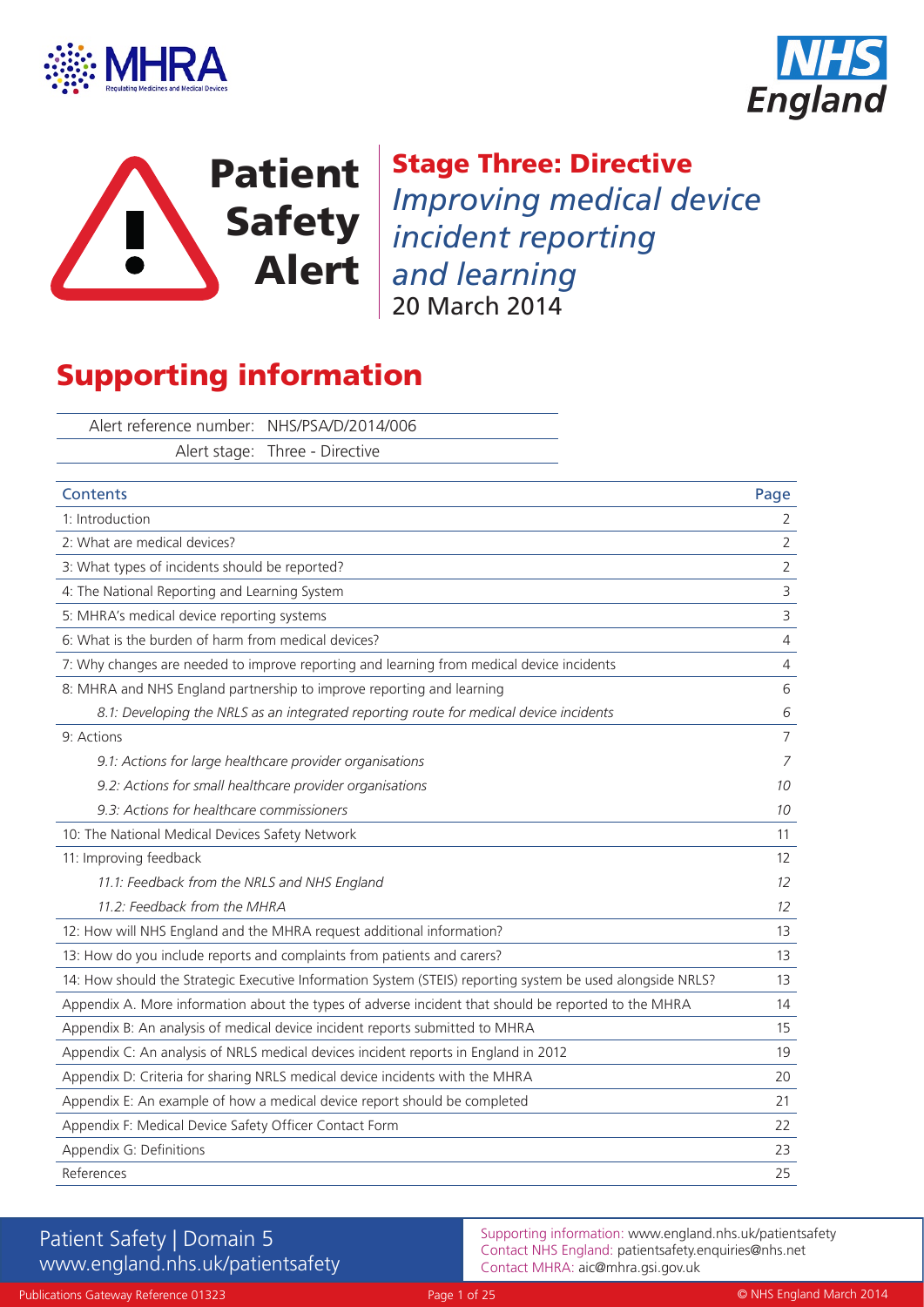



## **1. Introduction**

The Patient Safety Alert on 'Improving medical devices incident reporting and learning' identified that progress has been made over the last decade to detect, report and learn from medical device safety incidents. Further improvements are needed to increase reporting, improve data quality, enhance learning and guide practice to minimise harm, from incidents involving medical devices.

The alert recommended changes to strengthen local clinical governance arrangements and the identification of Medical Devices Safety Officers (MDSOs) and multi-professional groups to review incidents and to improve the safety of medical devices. NHS England and the MHRA are working together to simplify reporting, improve learning and support practice to minimise harm from device-related errors. This initiative will be supported by the establishment of a national Medical Devices Safety Network intended to provide ongoing learning and identify and spread safety improvements across the health economy.

This supporting information provides additional information and clarification on the thinking behind the Patient Safety Alert and recommended actions.

## **2. What are medical devices?**

The term 'medical device' covers a broad range of products, used every day throughout the health economy to support the diagnosis, treatment and care of patients. The definition of a medical device in European and UK law<sup>1</sup> is,

'any instrument, apparatus, appliance, material or other article, whether used alone or in combination, including the software necessary for its proper application intended by the manufacturer to be used for human beings for the purpose of:

- diagnosis, prevention, monitoring, treatment or alleviation of disease;
- diagnosis, monitoring, treatment, alleviation of or compensation for an injury or handicap;
- investigation, replacement or modification of the anatomy or of a physiological process; and,
- control of conception,

and which does not achieve its principle intended action in or on the human body by pharmacological, immunological or metabolic means, but may be assisted in its function by such means.'

## **3. What types of incidents should be reported?**

There are currently two national reporting systems for incidents involving medical devices. One is operated by the Medicines and Healthcare Products Regulatory Agency (MHRA)<sup>2</sup> and the other, the National Reporting and Learning System (NRLS)<sup>3</sup>, is operated by NHS England<sup>4</sup>.

The NRLS defines a 'patient safety incident' as any unintended or unexpected incident, which could have or did lead to harm for one or more patients receiving NHS care<sup>5</sup>. NRLS reports include many types of incidents such as falls, diagnosis, surgery, medication and medical devices.

All serious incidents that have resulted in death or severe harm to a patient should be reported to the NRLS within two working days of the incident being identified in accordance to the NHS Serious Incident Framework<sup>6</sup>. Other incidents reporting moderate, low or no harm should be reported to the NRLS in accordance with local procedures. Ideally, this should be each week.

The MHRA defines a reportable 'adverse incident' as 'any malfunction or deterioration in the characteristics and/or performance of a device, as well as any inadequacy in the labelling or the instructions for use which, directly or indirectly, might lead to or might have led to the death of a patient, or user or of other persons or to a serious deterioration in their state of health.'

Any event that meets these three basic reporting criteria should be reported to MHRA:

- A. an event has occurred;
- B. a medical device is suspected, or cannot be ruled out, as a contributory cause of the adverse incident; and,
- C. the event led, or might have led, to one of the following outcomes,
	- death of a patient, user or other person,
	- serious deterioration in state of health of a patient, user or other person.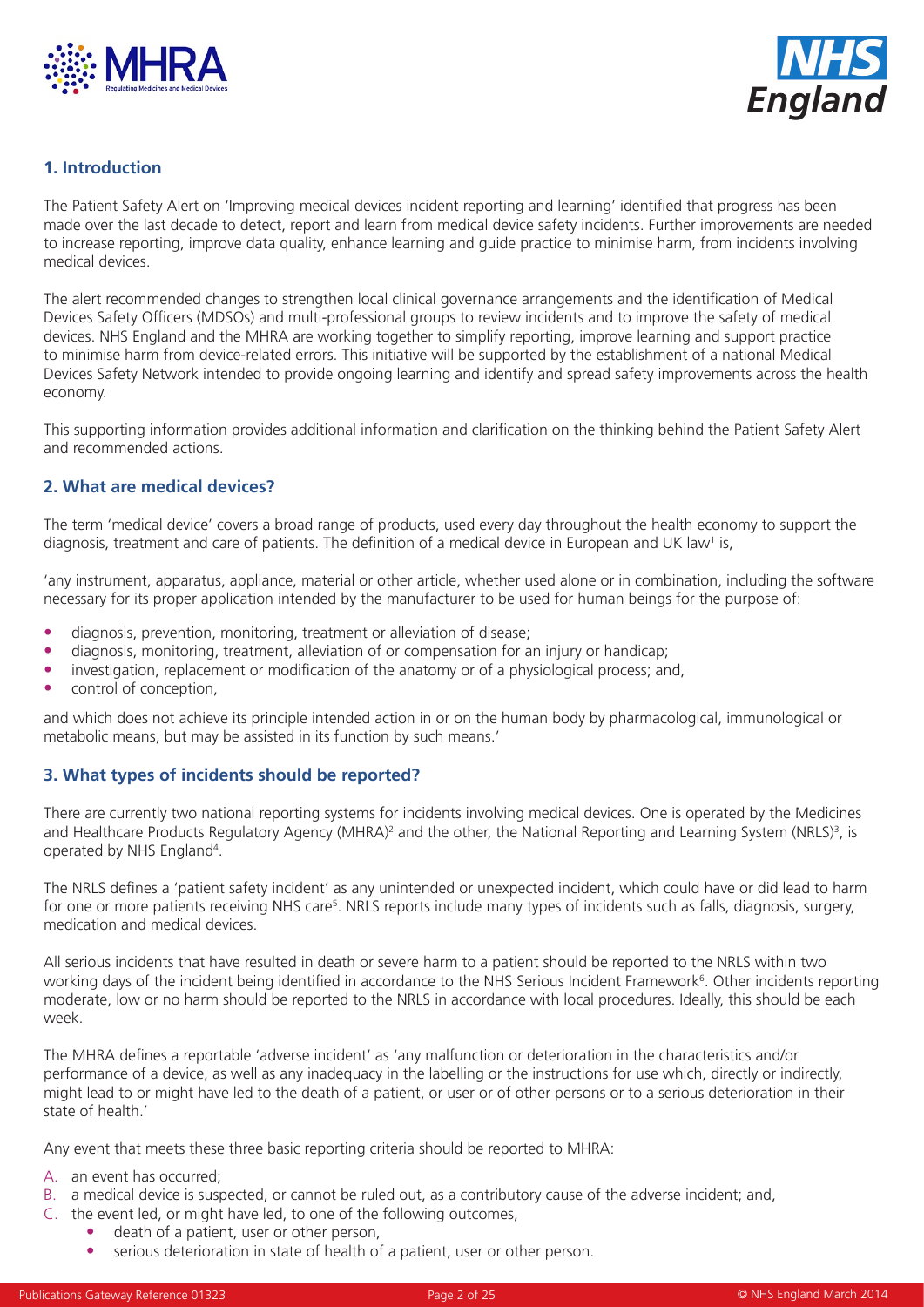



For more detailed guidance on this see appendix A.

Not all types of medical devices incidents are of interest to both reporting systems. For example, incidents involving an unavailable device should be reported to NHS England but not to the MHRA. Incidents involving serious harm to members of staff or third parties should be reported to the MHRA but not NHS England.

As part of these initiatives a new, integrated NRLS route for reporting to NHS England and the MHRA will be developed. This reporting route will only become operational after thorough testing. NHS England and the MHRA will tell healthcare organisations when the new integrated NRLS reporting route has become operational at which point separate reporting to the MHRA will no longer be necessary.

In the interim medical devices adverse incidents should continue to be reported to the MHRA and NRLS.

## **4. National Reporting and Learning System**

NHS England has the responsibility for the National Reporting and Learning System. Imperial College NHS Trust is commissioned to operate the NRLS. The system collects all types of patient safety incidents leading to any degree of harm, from all care settings and all specialities. All incident reports contain some categorical information and a free text description of what happened, why it happened and what is being done to prevent the incident from happening again. All serious incident reports are reviewed by clinical reviewers. Important new risks are shared with Clinical Expert Patient Safety Groups for further review and analysis.

Analysis of NRLS reports nationally has enabled new risks to be identified and communicated to the NHS through the use of Patient Safety Alerts, Rapid Response Reports and Signals by the National Patient Safety Agency in the past, and this function has been transferred to NHS England. Details of a new [National Patient Safety Alerting System](www.england.nhs.uk/ourwork/patientsafety/psa/national-psa-system/) have recently been issued.

The NRLS was established as a voluntary national reporting system, however, in April 2010, when the Care Quality Commission (CQC) Registration Regulations 2009<sup>7</sup> came into force, it became mandatory for organisations registered to provide healthcare in England to report certain death and serious incidents to the CQC. NHS organisations fulfil their requirements under the regulations by reporting patient safety incidents to the NRLS and these reports are then being made available to CQC on a weekly basis.

In response to reporter feedback during 2013 and 2014, MHRA and NHS England are improving the NRLS reporting route to enable it to function as a medical device reporting route for MHRA, see below for further detail.

## **5. MHRA's medical devices reporting system**

All medical device adverse incident reports submitted to MHRA are subject to a risk assessment and triage system carried out by medical device specialists and clinical advisers. This process, which takes between three and five days from receipt of a report to triage determination, allows MHRA to focus their specialist resources directly on those issues that present the greatest risk to patient safety, and where their active intervention will help to resolve the problem. As part of this process, not only are all incident reports recorded, risk assessed and reviewed, but investigations are supported by systems for identifying, analysing and acting on emerging incident signals, patterns and trends. These systems are regularly refined and updated based on experiences.

There are three ways in which MHRA acts on incident reports.

- 1. For incidents where MHRA needs to intervene directly, a medical device specialist will take personal responsibility for leading the investigation in conjunction with the clinical team. These specialist-led investigations may involve contact with the user of the device (via the Medical Device Safety Officer if necessary), the reporter and the manufacturer. Exceptionally, MHRA may also need to visit the site where the device was used and examine and analyse the device concerned.
- 2. MHRA pursue other incident reports directly with the manufacturer. The manufacturer is legally required to investigate the incident, which is done under the supervision of MHRA, and to report back as soon as possible so that MHRA can assess their findings and any proposed actions.
- 3. Some incident reports may not be investigated immediately but are recorded in detail on MHRA's adverse incident database as part of the continuing trending and surveillance process. This database covers all incident reports and is central to MHRA's strategy for handling adverse incidents. The continuous analysis of the collated adverse incident data not only gives important background data for triage and investigation processes, but also allows MHRA to initiate new investigations where those data have identified emerging problems and/or unexpected reporting trends.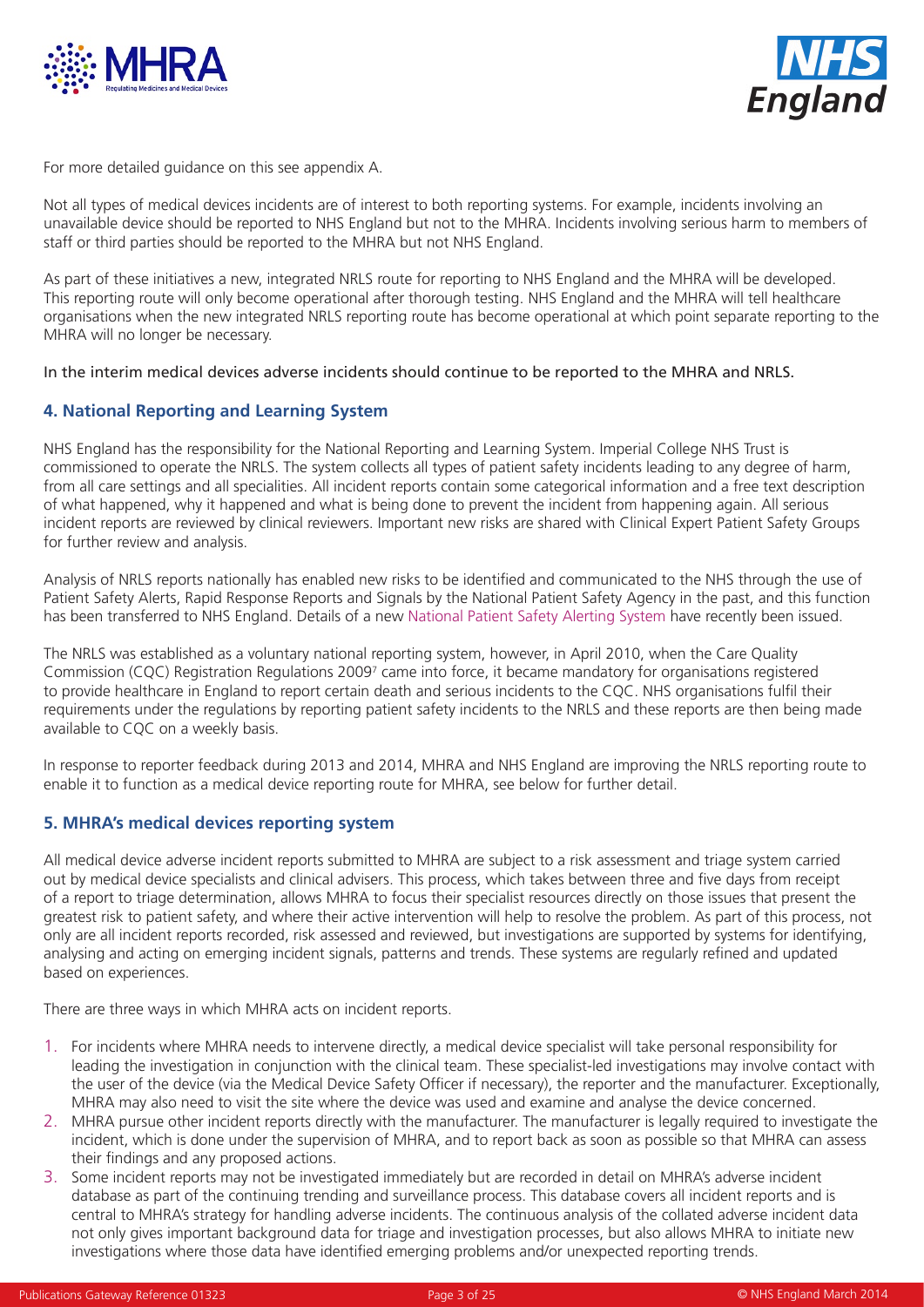



This overall process ensures that every incident report not only contributes to MHRA's knowledge about medical devices and their use, but also that appropriate action is taken to prevent similar problems recurring.

Examples of the causes of adverse incidents are:

- design or manufacturing problems;
- poor user instructions or training (which may result in incorrect user practice);
- inadequate servicing and maintenance;
- inappropriate local modifications;
- unsuitable storage and use conditions;
- use of the wrong device for the intended purpose; and,
- inappropriate management procedures.

A summary of outcomes from investigations during 2012 can be found in appendix B.

It is important for reporters to realise that MHRA cannot ensure that manufacturers modify medical devices or labelling design on the basis of a single report, unless, as occasionally happens, it is clear from the initial report that the device or labelling is not functioning as intended. In the majority of cases, enough evidence needs to be gathered in the form of further reports or other scientific evidence before it can reasonably be argued that the device or labelling is not functioning as intended. For all device types, trigger levels for further investigation have been set. Therefore it is important for reporters to continue to report further adverse incidents when they happen, rather than assuming that nothing will come of these reports. When enough evidence is submitted, MHRA will act within the measures of the law. It is through these systems, coupled with the planned joint partnership working, that MHRA can play its full role and can help to protect the safety of patients and other medical devices users.

## **6. What is the burden of harm from medical devices?**

Medical devices and technologies can contribute to effective patient care. However, most are also complex and their effective application relies on a complex interplay of factors. Thus, they can actually cause harm, if design flaws are not identified and rectified, equipment is not adequately maintained or prepared for use, or proper use procedures are not established and followed.

In 2012, 38,395 incidents relating to medical devices were reported to the NRLS from the NHS in England (see appendix C). There are key findings from the analysis of the 2012 data are.

- the majority of incidents are reported as resulting in no harm (83.7%) but a substantial number or reports were reported as resulting in moderate harm (n=1044), severe harm (n=82) and death (n=13);
- more than a third of reports were categorised as 'failure of device/ equipment' (37%) and more than a third were categorised as 'lack/unavailability of device/ equipment' (36.8%);
- the majority of incidents were reported from acute hospitals (88.6%) followed by community services (7.8%)

Similarly, of the 13,549 reports received by MHRA in 2012

- 2.2% were reported as resulting in death and 33.2% as serious injury; the remaining 64% were a combination of minor or no injury.
- healthcare organisation/ user responsibility were the causes of 25% of the incidents (e.g. training), 28% were manufacturer responsibility (eg quality assurance) and in 47% there was no established device or use link
- The majority of incidents were reported from manufacturers (53%), followed by the NHS (31%) the full breakdown of all of these can be found in appendix B.

#### **7. Why changes are needed to improve reporting and learning from medical device incidents**

#### **7.1. National safety reviews**

Following serious problems with Poly Implant Prosthese (PIP) breast implants in 2011, the Department of Health issued a report in May 2012<sup>8</sup> which included the following recommendations: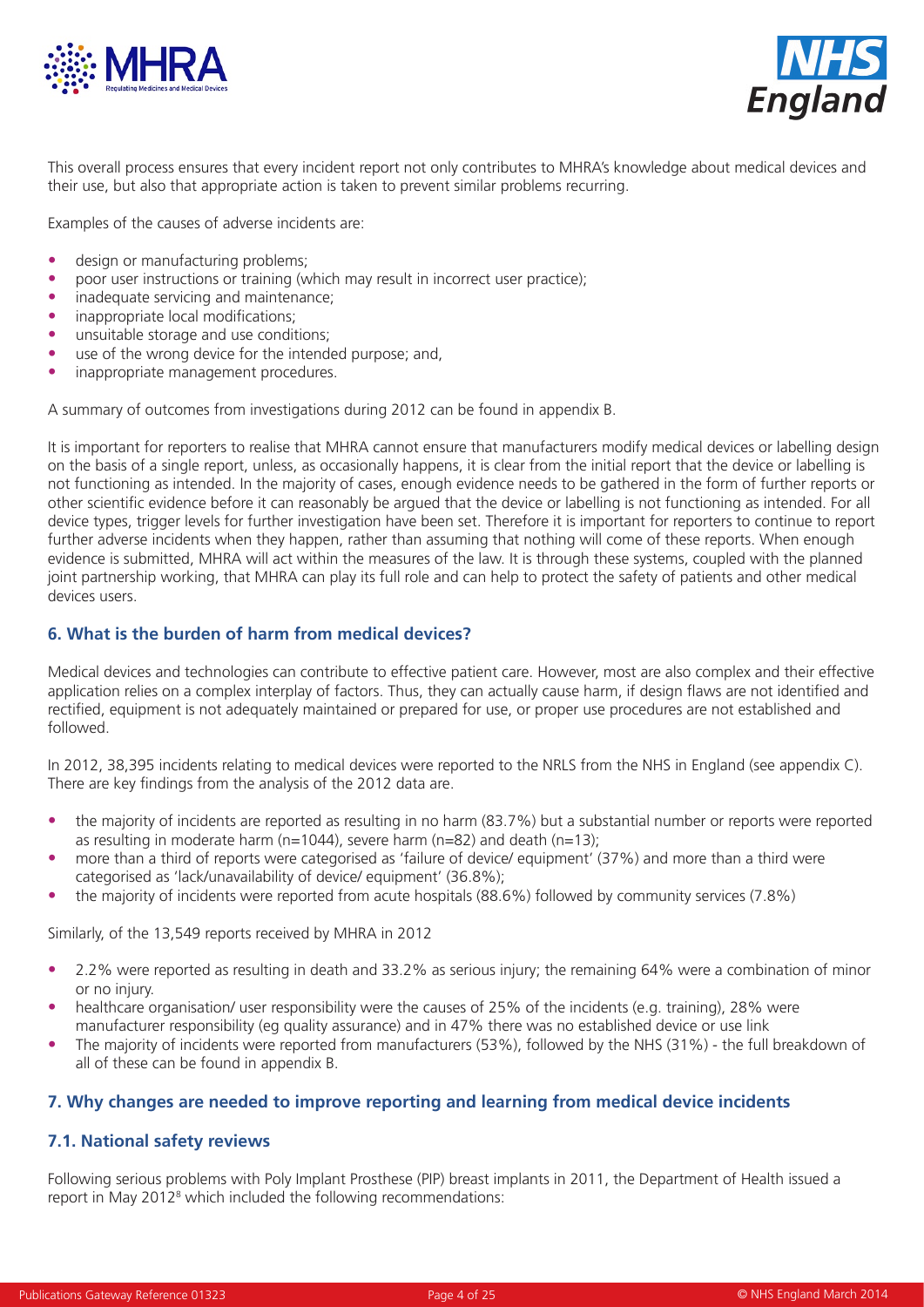



- maximise reporting of adverse device incidents and for ensuring that reports are of high quality;
- MHRA should work with partners to explore the potential for strengthening the network of Medical Device Liaison Officers, and emphasising the importance of the role within healthcare providers;
- all parties, healthcare professionals, providers and patients, as well as industry, must be involved in the vigilance system as equal partners with the single aim of reducing the risk of harm to patients from medical device incidents; and,
- MHRA should therefore continuously review its activities to ensure that everything it does is consistent with this aim, and that it promotes this shared aim amongst all those involved in medical device vigilance.

In April 2013 the Department of Health issued a report on *The Regulation of Cosmetic Interventions9* that included the following recommendations:

- it is clear that the role and practice of the adverse event reporting system, and the duty on health professionals to report, needs to be better understood;
- the Director of Patient Safety for NHS England should develop a framework to encourage and support the reporting of suspected device failures to the MHRA;
- assessment of systems for reporting adverse events should be part of CQC's registration and assessment of providers. Adverse incident reporting should be a standard component of professional appraisals and revalidation; and,
- Medical Device Liaison Officers members of staff designated in all NHS trusts and primary care trusts in England who are responsible for encouraging effective and comprehensive adverse incident reporting and action on medical device safety publications through encouragement and training of healthcare and support staff and medical device users.

In *'A Promise To Learn – A Commitment to Act. Improving The Safety Of Patients In England'10*, it was recommended that the NHS develop systems devoted to:

- continual learning and improvement of patient care, top-to-bottom and end-to-end;
- sharing all data on quality and safety in a timely fashion, with all parties who require it; and,
- establish safety improvement collaboratives to identify and spread safety improvement approaches across the NHS.

## **7.2. Data quality in the NRLS and local and national learning from incidents**

To improve learning at all levels in the NHS and facilitate vigilance responsibilities of the MHRA, there is an urgent requirement to improve the volume, timeliness and quality of reports concerning medical devices to the NRLS and MHRA.

Analysis of 38,395 medical devices incidents reported to the NRLS as occurring between 1 Jan – 31 Dec 2012 illustrates some of the data quality issues that required to be addressed in medical device incident reports from the NHS.

| Data quality<br>issue  | <b>NRLS</b> field<br>name | <b>Description</b>                                                       | % of total |
|------------------------|---------------------------|--------------------------------------------------------------------------|------------|
| Delayed report         | IN <sub>01</sub>          | Date of incident; Incident reported more than 4 weeks after the incident | 49.7%      |
| Data not recorded DE03 |                           | Device/ product name                                                     | 65%        |
| Data not recorded DE07 |                           | Manufacturer                                                             | 82.3%      |
| Data miscoded          | IN <sub>05</sub>          | Use of the term 'other' in the incident category level 2:                | 14.5%      |
| Data miscoded          | DE01                      | Use of the term 'other' in type of device                                | 32.4%      |
| Data not recorded      | IN10                      | Action taken to prevent recurrence                                       | 47.7%      |
| Data not recorded      | IN11                      | Apparent causes                                                          | 68.1%      |
| Data miscoded          | PD <sub>09</sub>          | Clinical outcome codes indicating death or severe harm                   | 40%        |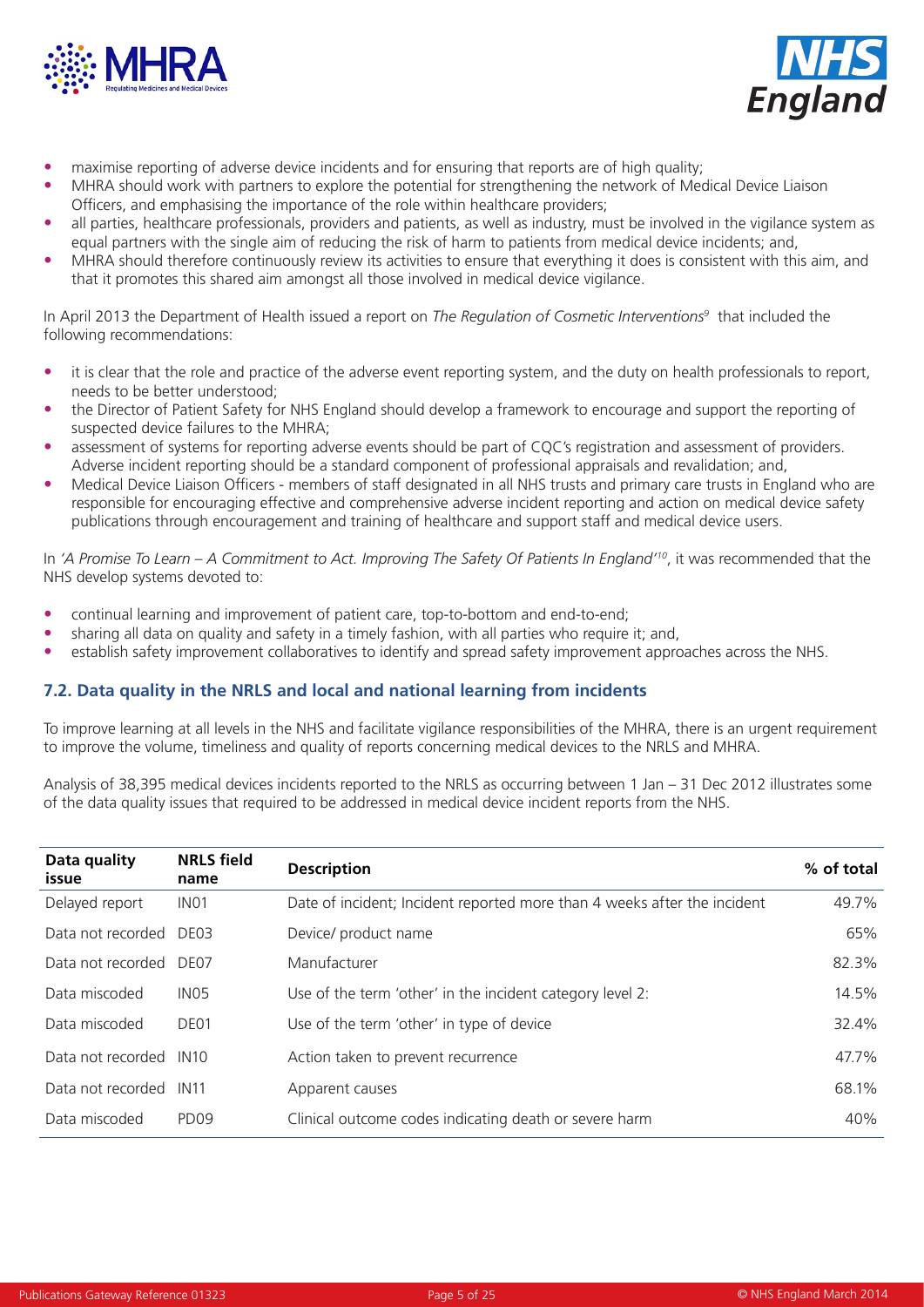



Incident reports are not always reviewed locally by NHS staff with medical device safety expertise as a quality check and to initiate action prior to submission to the NRLS.

Senior Managers in NHS organisations are not always aware of important patient safety issues, or the quality of the reporting and learning systems that operate in their organisations.

It can also be difficult for NHS England to communicate with individuals with the relevant technical knowledge to provide supplemental information concerning specific incidents.

## **8. MHRA and NHS England partnership to improve reporting and learning**

MHRA and NHS England have formed a strategic partnership to improve reporting and learning in medical device safety. This partnership includes joint working on several strategic initiatives, as follows:

- 1. the NRLS as an integrated reporting route for medical device incidents;
- 2. developing enhanced governance systems including medical or nursing director oversight at board level, introduction of a Medical Device Safety Officer with an enhanced role (replacing the Medical Device Liaison Officer), strong links with a local multi-professional medical device safety committee;
- 3. developing a national medical device safety improvement network; and,
- 4. improving feedback.

## **8.1. Developing the NRLS as an integrated reporting route for medical device incidents**

Until a new integrated NRLS reporting route is created, the reporting route and feedback systems will be as set out in Figure one below.



Figure one: Reporting and feedback routes to and from MHRA and the NRLS/NHS England before the operational roll-out of the integrated NRLS reporting route. Once the new integrated reporting route is operational the reporting routes and feedback systems will be as set out in Figure two.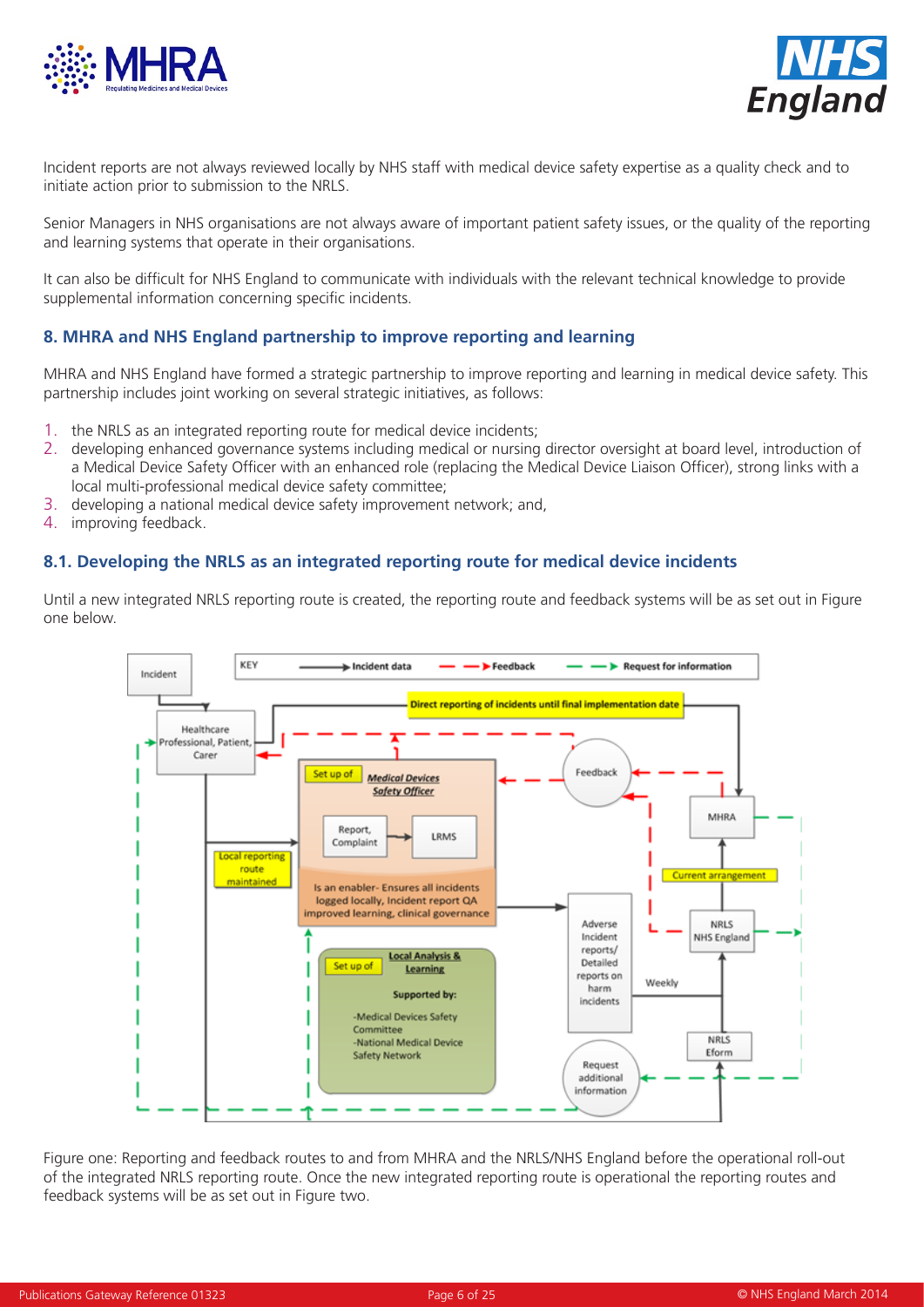





Figure two: Reporting and feedback routes to and from MHRA and the NRLS/NHS England after the operational roll-out of the integrated NRLS reporting route.

In order for the integrated reporting system to function as intended essential information about medical device incidents needs to be:

- gathered and included in the Local Risk Management System; and,
- sent immediately to the NRLS for MHRA.

This will mean changes to existing systems and practices.

Further information about completing medical device incident reports for the NRLS can be found at appendices D and E.

Note: Even after the systems are integrated it will still be possible for organisations not covered by this guidance to submit medical device incident reports directly to MHRA using the online device reporting system.

## **9. Actions**

## **9.1. Actions for large healthcare provider organisations**

#### **9.1.1.Definition of a large healthcare provider organisation**

#### All NHS trusts

Including acute, ambulance, care, community, foundation, learning disability, mental health, partnership, social care and specialist trusts.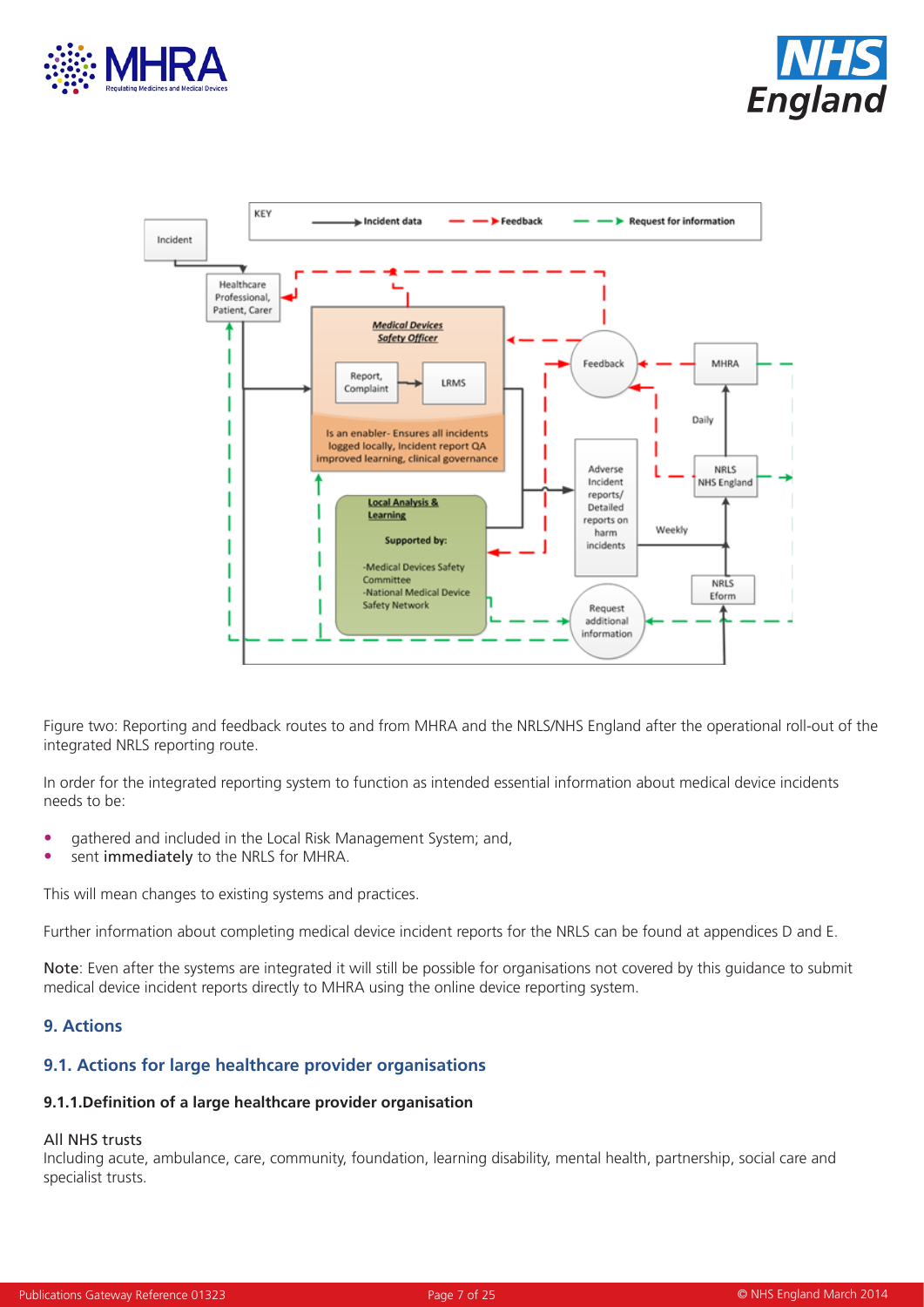



#### In community pharmacy

Community pharmacy 'multiples', companies with 50 or more community pharmacies registered with the General Pharmaceutical Council at the end of 2013 are specifically identified as large organisations.

- Asda Stores Ltd
- Boots UK Limited
- Co-operative Group Healthcare Ltd
- Day Lewis Plc
- Day Lewis Chemists Ltd
- Dudley Taylor Pharmacies Ltd
- Gorgemead Ltd
- H.I. Weldrick Ltd
- Lloyds Pharmacy Ltd
- L Rowland & Co (Retail) Ltd
- National Co-operative Chemists Ltd
- National Pharmaceutical Association
- Paydens Ltd
- PCT Healthcare Limited
- Sainsbury's Supermarkets Ltd
- Superdrug Stores Plc
- Tesco Stores Ltd
- Wm Morrison Supermarkets Plc
- W.R. Evans (Chemist) Ltd.

#### Independent sector

The following independent sector organisations:

- Aspen Healthcare<br>• Benenden Hospita
- Benenden Hospital
- BMI Healthcare
- Bridgewater Hospital
- Bupa Cromwell Hospital
- Care UK
- Fairfield Hospital
- HCA International
- Healthcare Management Trust
- Horder Healthcare
- Hospital of St John and St Elizabeth
- Huntercomber Group
- King Edwards VII Hospital
- Marie Stopes International
- New Victoria Hospital
- Nuffield Health
- Ramsay Health Care
- Serco
- Spencer Private Hospitals
- Spire Healthcare
- The Hospital Group
- The London Clinic
- Transform

## Home healthcare companies

The following home healthcare companies:

- Alcura UK Ltd
- BUPA Homecare Ltd
- Baxter Healthcare Ltd
- B Braun Medical Ltd Evolution
- Calea UK
- Evolution Homecare Services Ltd
- Healthcare at Home Ltd
- Polar Speed Distribution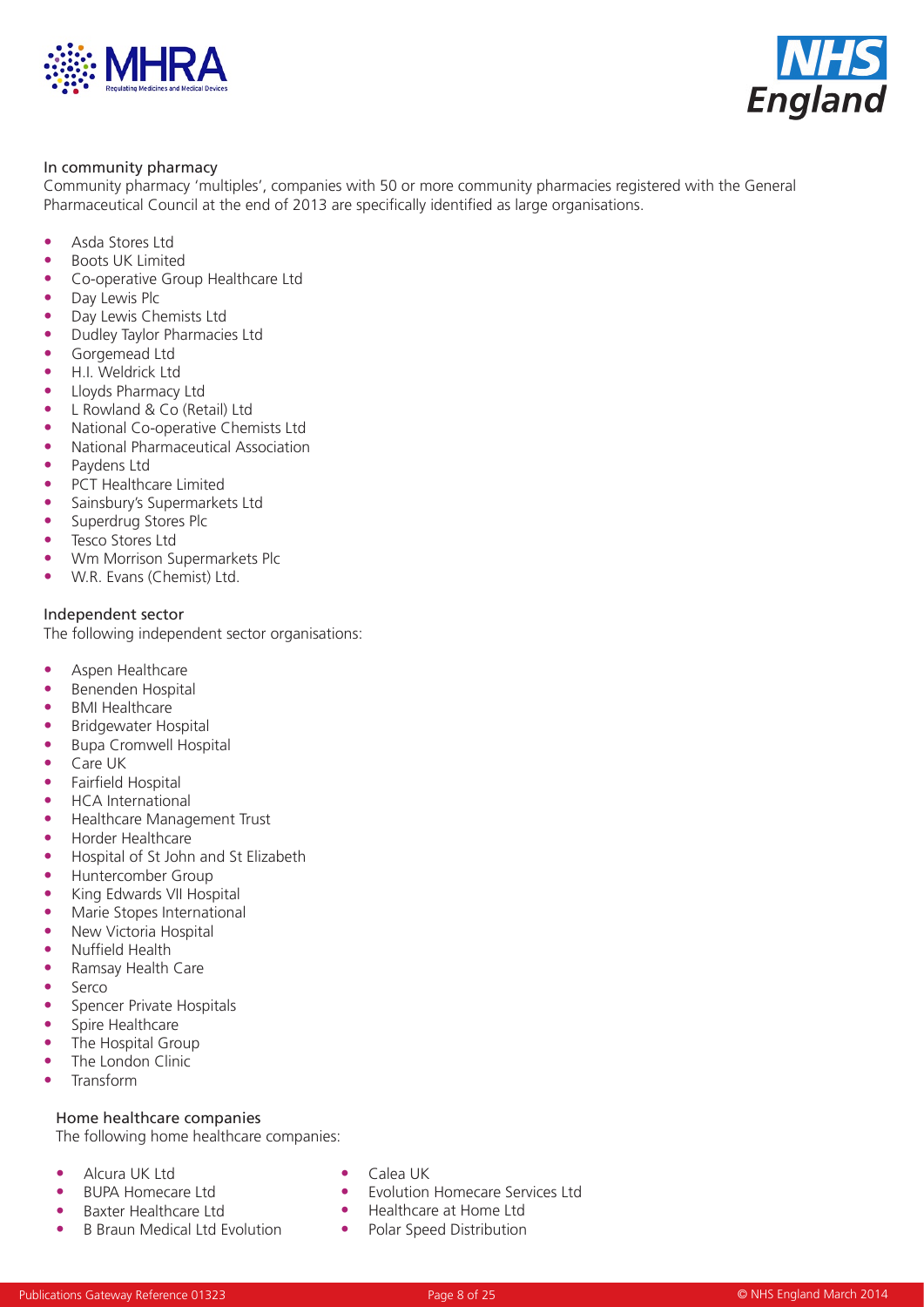



#### **9.1.2. The oversight role of the medical / nursing director**

A board director (medical or nursing supported by a senior healthcare professional) or in community pharmacy or home healthcare a senior manager (for example a Superintendent Pharmacist), should have the responsibility to oversee medical devices incident reporting and learning systems.

In the independent sector, ensure that there is an auditable line of delegated authority from the board to the Medical Devices Safety Officer (MDSO) and that the board still oversees medical device incident reporting and learning.

The board director or senior manager should foster a safety culture and satisfy themselves that these systems are operating effectively, that the quality of incident reports supports learning, that important patient safety issues identified by these systems are adequately addressed locally and that incident reports are submitted in a timely fashion for national learning.

An existing or new mult-professional group for medical devices safety should be identified, along with a MDSO.

These individuals should have relevant knowledge and experience, and their current role should cover appropriate responsibilities. The Central Alerting System team should be given the MDSO's contact details (see appendix F).

#### **9.1.3. The role of the Medical Devices Safety Officer (MDSO)**

The establishment of a MDSO role is integral to improving medical device incident reporting and learning within organisations. One of the MDSO's key roles is to promote the safe use of medical devices across their organisation and provide expert advice. As well as improving the quality of reporting, the MDSO will be the essential link between the identification and implementation of (local and national) medical devices safety initiatives and the daily operations to improve the safety of medical devices.

#### *Role responsibilities should include:*

- i. active membership of the National Medical Devices Safety Network;
- ii. improve reporting of and learning from medical devices incidents in the organisation;
- iii. manage medical device incident reporting in the organisation, review all medical devices incident reports to ensure data quality for local and national learning, where necessary investigate and get additional information from reporters;
- iv. make sure that medical device incidents are sent to the NRLS as soon as possible and a least every week;
- v. receive and respond to requests for more information from the Patient Safety Domain in NHS England and the MHRA about medical device incident reports;
- vi. work as a member of the medical devices safety committee to deliver the responsibilities listed in 9.1.4;
- vii. act as an additional senior point of contact for manufacturers and support local actions on Field Safety Notices; and,
- viii. improve reporting of medical devices incidents and support the dissemination of medical devices safety communications from NHS England and the MHRA throughout the organisation.

#### **9.1.4. The role of the Medical Devices Safety Committee**

An established or new multi-professional committee should be identified to support the safe use of medical devices in the organisation, made up of:

- medical staff;
- nursing staff;
- pharmacy staff;
- biomedical science/engineering staff;
- people working in risk management;
- general management; and,
- and patient representation is recommended to support the safe use of medical devices in the organisation.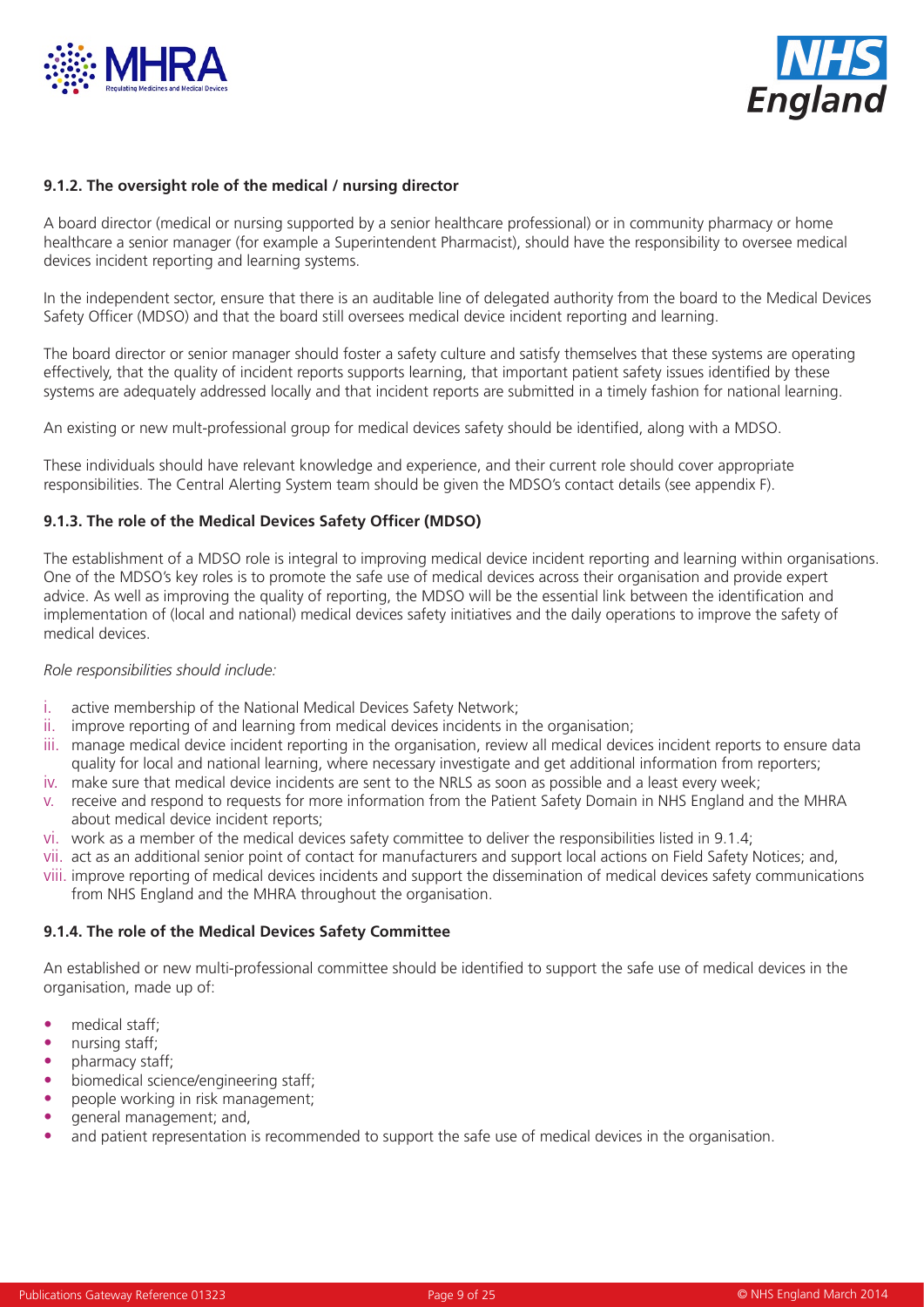



*Committee responsibilities should include the following:* 

- i. improving reporting of and learning from medical device incidents in the organisation;
- ii. analysing of incident data, audit and other data to identify, prioritise and address medical devices risks to minimise harm to patients;
- iii. identifying, developing and promoting best practice for medical devices safety this will include supporting the implementation of external patient safety guidance from NHS England, MHRA, NICE and other organisations. Implementation will need coordination and support for process and system changes to reduce the likelihood of serious medical device incidents occurring or reoccurring;
- iv. providing regular feedback to clinical staff, patient care areas and hospital committees on the risks of medical devices and planned action to minimise these risks;
- v. coordinating education and training support to improve the quality of medical devices error incident reports and safe medical devices practices; and,
- vi. assisting in the development and review of medical device use policies and procedures.

# **9.2. Action for small organisations**

#### **9.2.1. Definition of a small organisation**

Any healthcare provider organisation not defined in section 9.1 including general medical practices, dental practices, community pharmacies and small organisations in the independent sector.

#### **9.2.2. Reporting and learning**

Continue to report medical device error incidents to the NRLS using the [e-form](www.nrls.npsa.nhs.uk/report-a-patient-safety-incident/) on the NRLS website, or other methods. . Report also to the MHRA's online reporting system. Take action to improve local reporting and medical devices safety.

#### **9.2.3. Communication and support**

Receive support for reporting and learning from medical device safety officers in healthcare commissioning organisations and medical devices safety champions who are members of local professional committees, and multi-professional committees.

#### **9.2.4. Medical device safety champions**

Medical device safety champions are individuals who take an active role in improving the safe use of medical devices. Champions can be from any discipline or setting including the voluntary sector. A safety champion should be someone who is already working to improve patient safety.

Note: It is not the intention of this alert to require the appointment of safety champions, however, where such champions are active, organisations should endeavour to capitalise on the contributions they can make.

## **9.3. Invited actions for healthcare commissioners**

#### **9.3.1. Definition of healthcare commissioners**

Healthcare commissioning organisations buy healthcare services. NHS England Area Teams are responsible for commissioning primary healthcare . Clinical Commissioning Groups are responsible for commissioning secondary care and, depending on local arrangement, they may get support from Commissioning Support Units. Both types of commissioners have responsibilities to improve quality and safety in primary and secondary care.

#### **9.3.2. The oversight role of clinical governance**

Invited arrangements for improving reporting and learning for medical device incidents should be part of clinical governance structures in commissioning organisations. These structures should ensure that medical device incident reporting systems are operating effectively, that the quality of incident reports supports learning, that important patient safety issues identified by these systems are adequately addressed locally and that incident reports are submitted in a timely fashion for national learning.

Commissioners are invited to identify an existing or new multi-professional group for medical devices safety and a MDSO.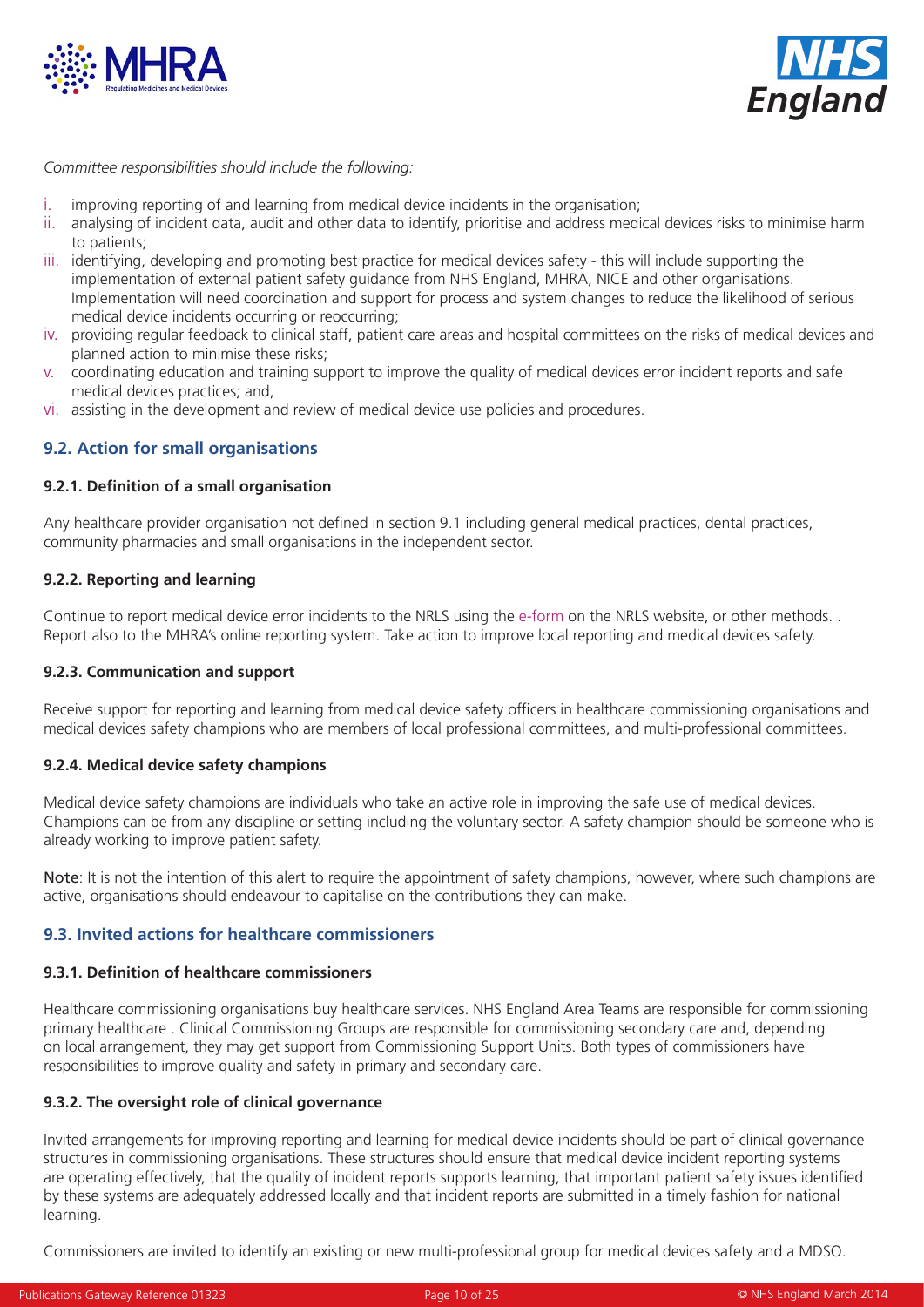



These individuals should have appropriate knowledge and experience, and their current work is likely to cover broadly similar responsibilities. NHS England and the MHRA should be given this person's contact details via the Central Alerting System (CAS), see appendix F. CCG's may also like to ensure they have an effective system for receiving CAS Alerts. They can register with CAS to receive Alerts directly.

## **9.3.3. The role of the Medical Devices Safety Officer**

The establishment of a MDSO will help to improve medical devices incident reporting and learning within a healthcare economy. A key role for the MDSO is to promote the safe use of medical devices and to provide expert advice. In addition to improving reporting, the MDSO can serve as the essential link for the identification and implementation of (local and national) medical devices safety initiatives.

#### *Role responsibilities should include:*

- i. active membership of the National Medical Devices Safety Network;
- ii. improving reporting of and learning from medical device incidents in the health economy receiving periodic summaries of medical device incidents reported within the health economy from the NRLS to support learning;
- iii. analysing trends and issues and taking appropriate supporting action;
- iv. working as a member of the medical devices safety committee to deliver the responsibilities listed in 9.3.4;
- v. using learning to influence policy planning and commissioning work with medical devices safety champions on local professional committees/networks such as the local pharmaceutical or medical committees and/or professional networks;
- vi. supporting the dissemination of medical devices safety communications from NHS England and the MHRA; and,
- vii. acting as an additional senior point of contact for manufacturers supporting local actions on Field Safety Notices.

#### **9.3.4. The role of the medical devices safety committee**

A new or existing multi-professional committee should be set up to support the safe use of medical devices. The group should be made up of:

- medical staff;
- nursing staff;
- pharmacy staff;
- biomedical science/engineering staff;
- people working in risk management;
- general management; and,
- patient representation which is recommended to support the safe use of medical devices in the health economy.

#### *Role responsibilities should include:*

- i. improving reporting of and learning from medical device error receive summaries of NRLS incident data, audit and other data to identify, prioritise and address medical devices risks and minimise harm to patients;
- ii. identifying, developing and promoting best practice for medical device safety guidance from NHS England, MHRA, NICE and other organisations. Implementation will need coordination and support for process and system changes to reduce the likelihood of serious medical device errors occurring or reoccurring;
- iii. using learning to influence policy, planning and commissioning;
- iv. coordinating education and training support to improve the quality of medical device error incident reports and safe medical devices practices; and,
- v. assisting in the development and review of medical devices use policies and procedures.

## **10. The National Medical Devices Safety Network**

The Patient Safety Domain at NHS England and the MHRA are planning additional support for Medical Devices Safety Officers. Once contact details of these safety officers have been communicated to the Central Alerting System (CAS), the network will be established.

Membership of the national network is expected to include representatives from national organisations with a role to play in medical device safety. Where necessary for particular safety issues, it may also draft in short-term specific expertise. The aim of the network is to: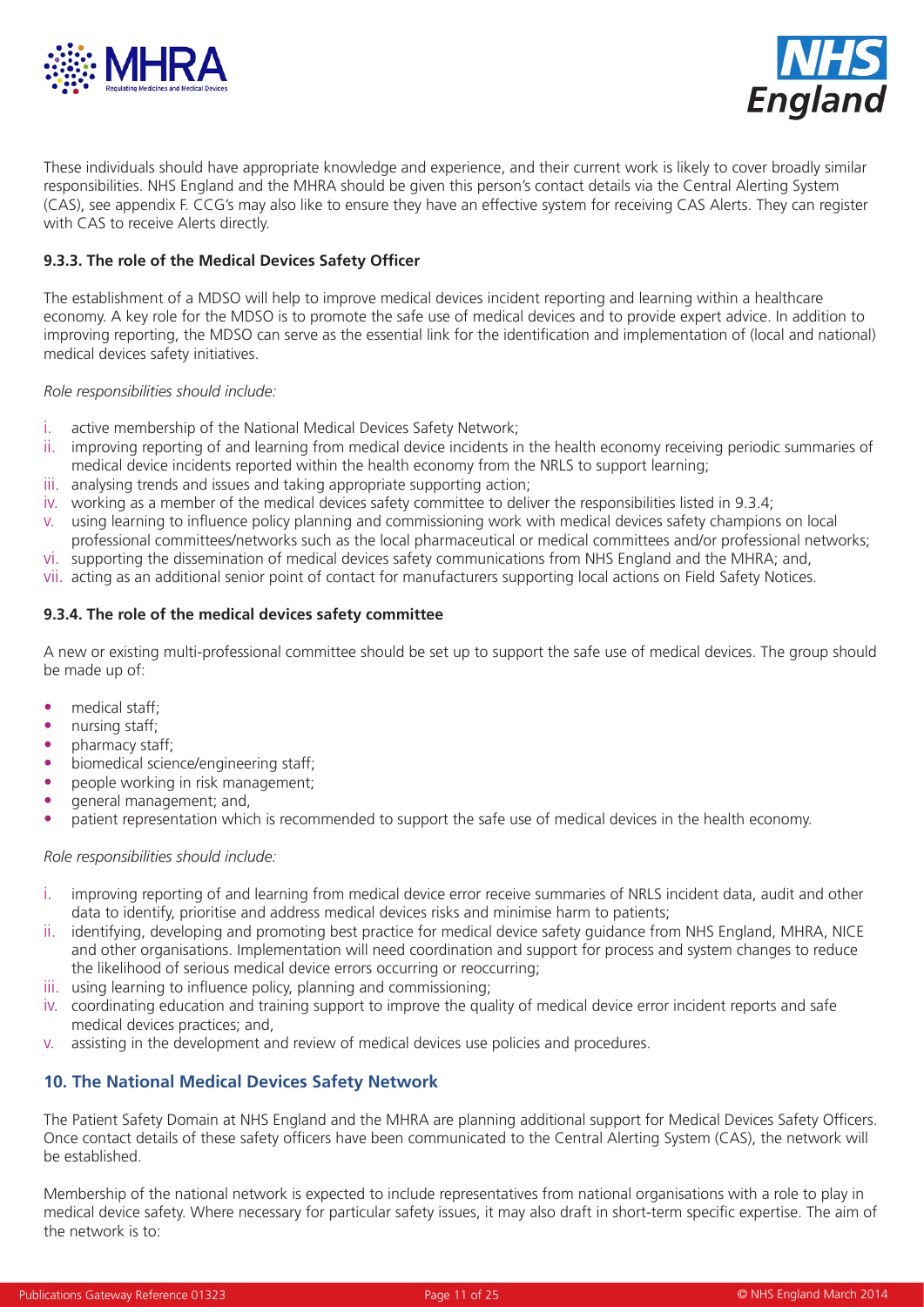



- ensure effective dialogue between all partners in the collaborative;
- ensure effective reporting of medical device incidents, throughout the health system;
- share learning from reporting;
- disseminate relevant research and information about new risks and best practices; and,
- educate and train Medical Device Safety Officers in medical device safety science.

It is envisaged that Medical Devices Safety Officers will participate in regular online meetings (e.g. WebEx) and email discussion groups, and be given online information on local and national learning. These will include the identification of new risks and best practices to minimise these risks, implementing medical device safety guidance, and improving incident reporting quality and learning.

Initial specific improvement aims are:

- increased numbers of reports of medical device incidents;
- improved timeliness of when these reports are sent to the NRLS;
- improved quality of medical device incident reports,
	- NRLS data fields completed,
	- accuracy of use NRLS codes,
	- $description of the incident sufficient for learning,$
	- development of use of international nomenclatures,
	- increased number of new safety issues detected,
- wider implementation of local actions to minimise harms from identified risks; and,
- measures for improvement to safer practice.

## **11. Improving feedback**

## **11.1. Feedback from the NRLS and NHS England**

The NRLS provides Organisation Patient Safety Incident Report Workbooks every six months. This information provides an overview of all types of patient safety incidents reported to the NRLS. The overall number of medical devices incidents for each organisation is not provided as part of this summary.

It is available at: www.nrls.npsa.nhs.uk/patient-safety-data/organisation-patient-safety-incident-reports.

It is planned that all MDSOs will receive feedback on the data quality of medical device incident reports every six months to give an independent assessment on whether incident data provides enough information for local and national learning.

#### Patient safety guidance

New patient safety alerts will be issued via the Central Alerting System by the Patient Safety Domain in NHS England and will also be available at: www.england.nhs.uk/patientsafety/psa

In the past, information from the NRLS medical device incident reports has been used by the National Patient Safety Agency to develop patient safety guidance in the form of Patient Safety Alerts, Rapid Response Reports, Signals and Design for Patient Safety Materials, available at: www.nrls.npsa.nhs.uk/resources/patient-safety-topics/medical-device-equipment

NHS England published details of a new National Patient Safety Alerting System on 31<sup>st</sup> January 2014, details are available at: www.england.nhs.uk/ourwork/patientsafety/psa/national-psa-system/

## **11.2. Feedback from the MHRA**

The MHRA provides routine feedback on the outcome of individual investigations. In addition, MHRA website users can sign up for email alerts on new topics in their areas of interest.

The MHRA will be progressively trialling and introducing new forms of summarised and grouped incident investigation feedback on incidents submitted from all report sources.

#### Medical Device Alerts and other safety warnings

Details of Medical Device Alerts (and earlier types of safety warnings) are available at: www.mhra.gov.uk/Safetyinformation/Safetywarningsalertsandrecalls/index.htm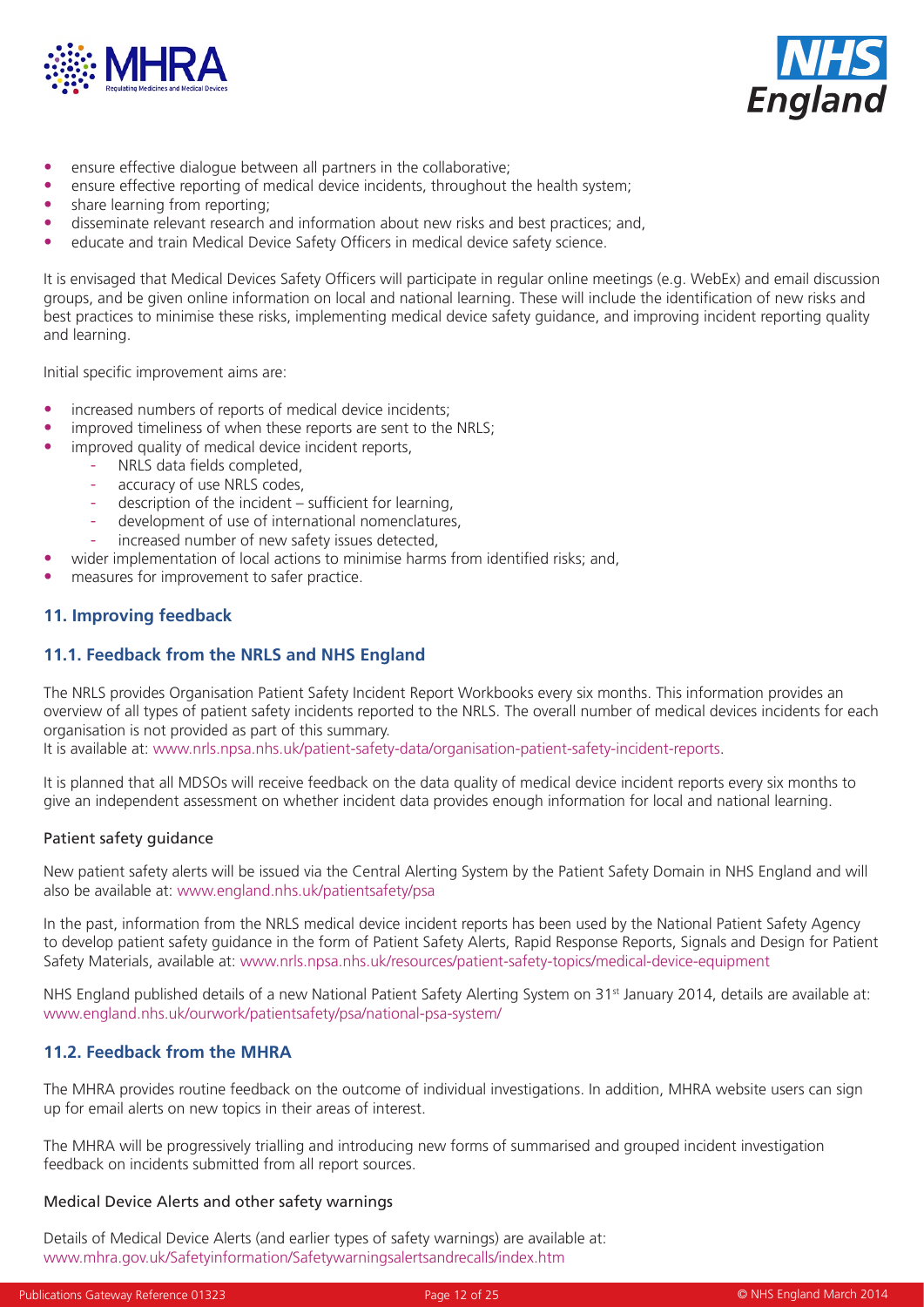



# **12. How will NHS England and the MHRA request additional information?**

Where the report gives incomplete or unclear information for learning or where more information is needed about actions taken locally to help mitigate similar incidents in the future, the Patient Safety Domain in NHS England or the MHRA may contact the MDSO for more information.

Healthcare organisations are responsible for notifying and updating the CAS team with contact details of MDSOs.

## **13. How do you include reports and complaints from patients and carers?**

The NHS Constitution states that patients have the right to complain about their treatment, have the complaint dealt with efficiently, properly investigated and be given a full and prompt reply.

Patients should normally inform their service provider (such as GP, dentist, pharmacist or hospital) of their complaint. Alternatively, the patient may send their complaint to NHS England or Clinical Commissioning Groups.

Some patient complaints may contain information about incidents involving medical devices. It is important that learning from this information is not lost and relevant information in complaints from patients is shared with the NRLS by healthcare organisations

Relevant complaints about medical devices will also be sent to MHRA.

Medical Device Safety Officers should develop effective working links with complaints and risk managers in organisations, and arrange that, where appropriate, incident information in a complaint can be used for learning and communicated via the NRLS.

## **14. How should the Strategic Executive Information System (STEIS) reporting system be used alongside NRLS?**

The Serious Incident (SI) system is one of the modules of the STEIS. The SI system enables electronic logging, tracking and reporting of Serious Incidents Requiring Investigation (SIRI).

The use of the STEIS reporting system does not mean that medical device incidents do not need to be reported to the NRLS and MHRA. Information reported to the STEIS is not shared with NHS England's Patient Safety Domain or the MHRA for national learning. It is essential that serious incidents are reported to the NRLS and MHRA as well as through the STEIS to support national learning.

A serious incident framework for use by all NHS organisations in England was published in March 2013. The framework outlines the process for reporting information about serious incidents the STEIS, the NRLS and in the case of incidents involving medical devices to the MHRA.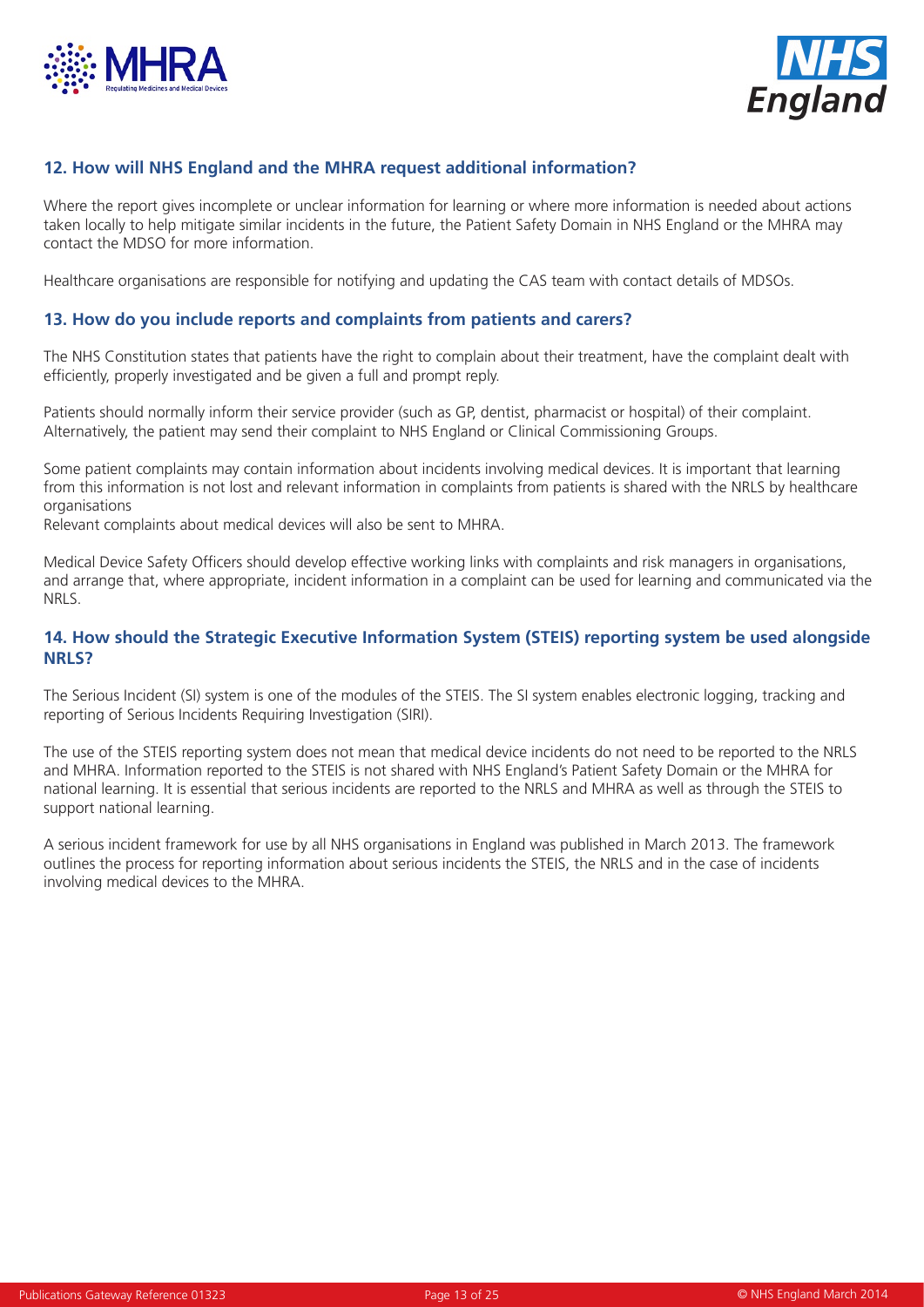



## **Appendix A: More information about the types of adverse incident that should be reported to the MHRA**

Any event which meets all three basic reporting criteria  $A - C$  listed below is considered to be an adverse incident and should be reported to the MHRA.

#### A: An event has occurred

This includes situations where testing performed on the device, examination of the information supplied with the device or any scientific information indicates some factor that could lead or has led to an event.

Typical events include, but are not limited to:

- a. a malfunction or deterioration in the characteristics or performance. A malfunction or deterioration is a failure of a device to perform in accordance with its intended purpose when used in accordance with the manufacturer's instructions;
- b. for in vitro diagnostic devices (IVDs) where there is a risk that a wrong result would either,
	- i. lead to a patient management decision resulting in an imminent life-threatening situation to the individual being tested, or to the individual's offspring, or
	- ii. cause death or severe disability to the individual or fetus being tested, or to the individual's offspring, all false positive or false negative test results are considered as events. For all other IVDs, false positive or false negative results falling outside the manufacturer's declared performance of the test are considered as events;
- c. unanticipated adverse reaction or unanticipated side effect;
- d. interactions with other substances or products;
- e. degradation/destruction of the device (eg fire);
- f. inappropriate therapy; or,
- g. an inaccuracy in the labelling, instructions for use and/or promotional materials.
- h. Inaccuracies include omissions and deficiencies. Omissions do not include the absence of information that should generally be known by the intended users.

Note: see ISO TS 19218 adverse event type and cause/effect coding for further details on events.

#### B: A medical device is suspected to be a contributory cause of the incident

In assessing the link between the device and the adverse incident the reporter should take account of:

- the opinion, based on available evidence, of those involved in the incident; healthcare professionals and those staff with a good knowledge of the medical device; or
- evidence of previous, similar adverse incidents.

This judgement may sometimes be difficult when there are multiple devices and drugs involved. In complex situations, it should be assumed that the device may have caused or contributed to the adverse incident and the reporter should err on the side of caution and submit a report.

#### C: The event led, or might have led, to one of the following outcomes:

- death of a patient, user or other person; or,
- serious deterioration in state of health of a patient, user or other person.

A serious deterioration in state of health can include:

- a. life-threatening illness;
- b. permanent impairment of a body function or permanent damage to a body structure;
- c. condition requiring medical or surgical intervention to prevent a or b:
	- examples include a clinically-relevant increase in the duration of a surgical procedure
	- or a condition that requires hospitalisation or significantly longer hospitalisation;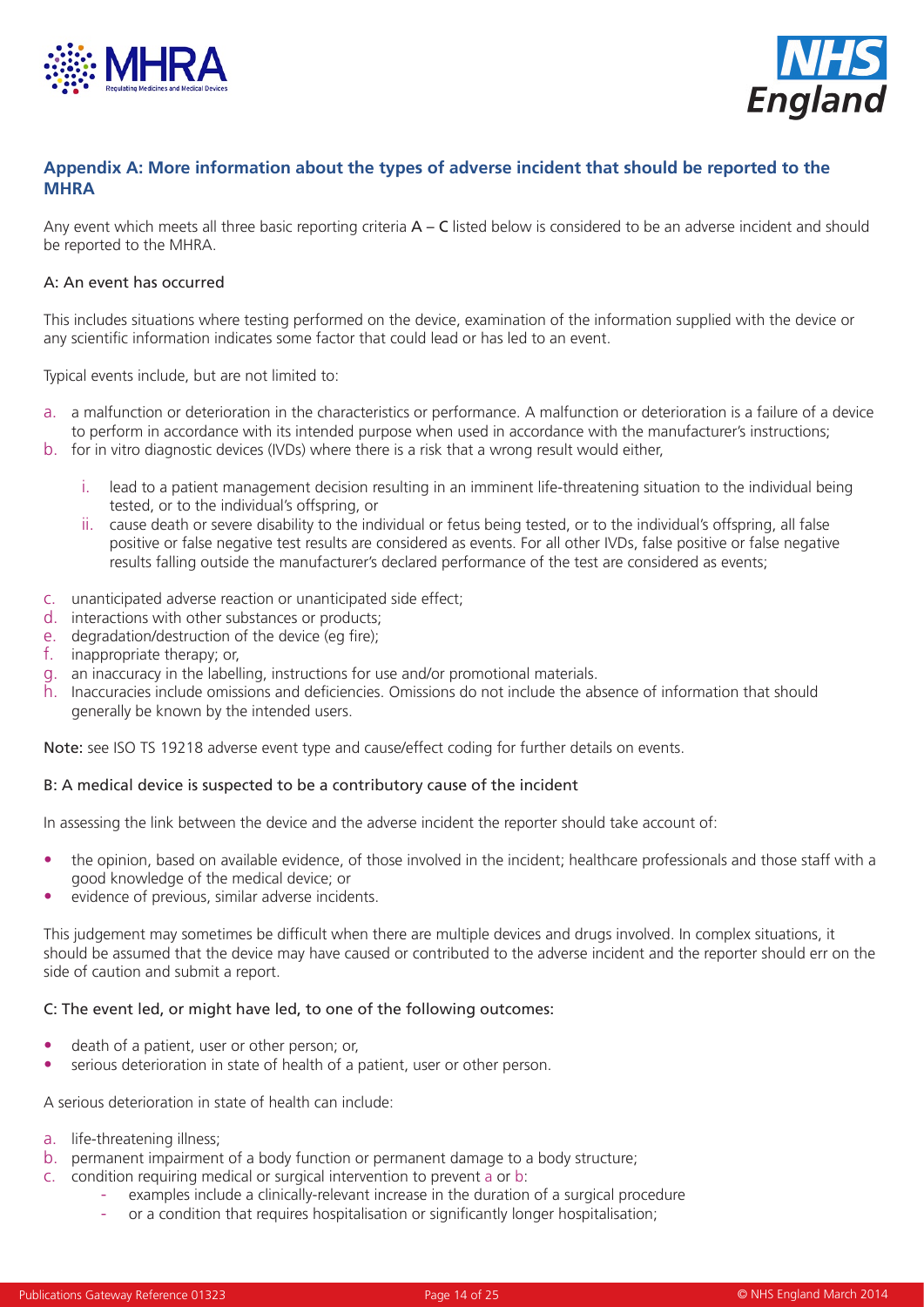



- d. any indirect harm (see definition in Appendix G ) as a consequence of an incorrect diagnostic or IVD test result or as a consequence of the use of an IVF/ART device when used within the manufacturer's instructions for use (use errors should also be reported); or,
- e. foetal distress, foetal death or any congenital abnormality or birth defects.

Note: not all adverse incidents lead to death or serious deterioration in health. The non-occurrence of such a result might have been due to other fortunate circumstances or to the intervention of healthcare personnel.

## **Appendix B: An analysis of medical device incident reports submitted to MHRA**

Figure 1: Total number of reports received

| 2008  | 2009  | 2010   | 2011   | 2012   |
|-------|-------|--------|--------|--------|
| 8,910 | 9,906 | 10,282 | 10,967 | 13,549 |



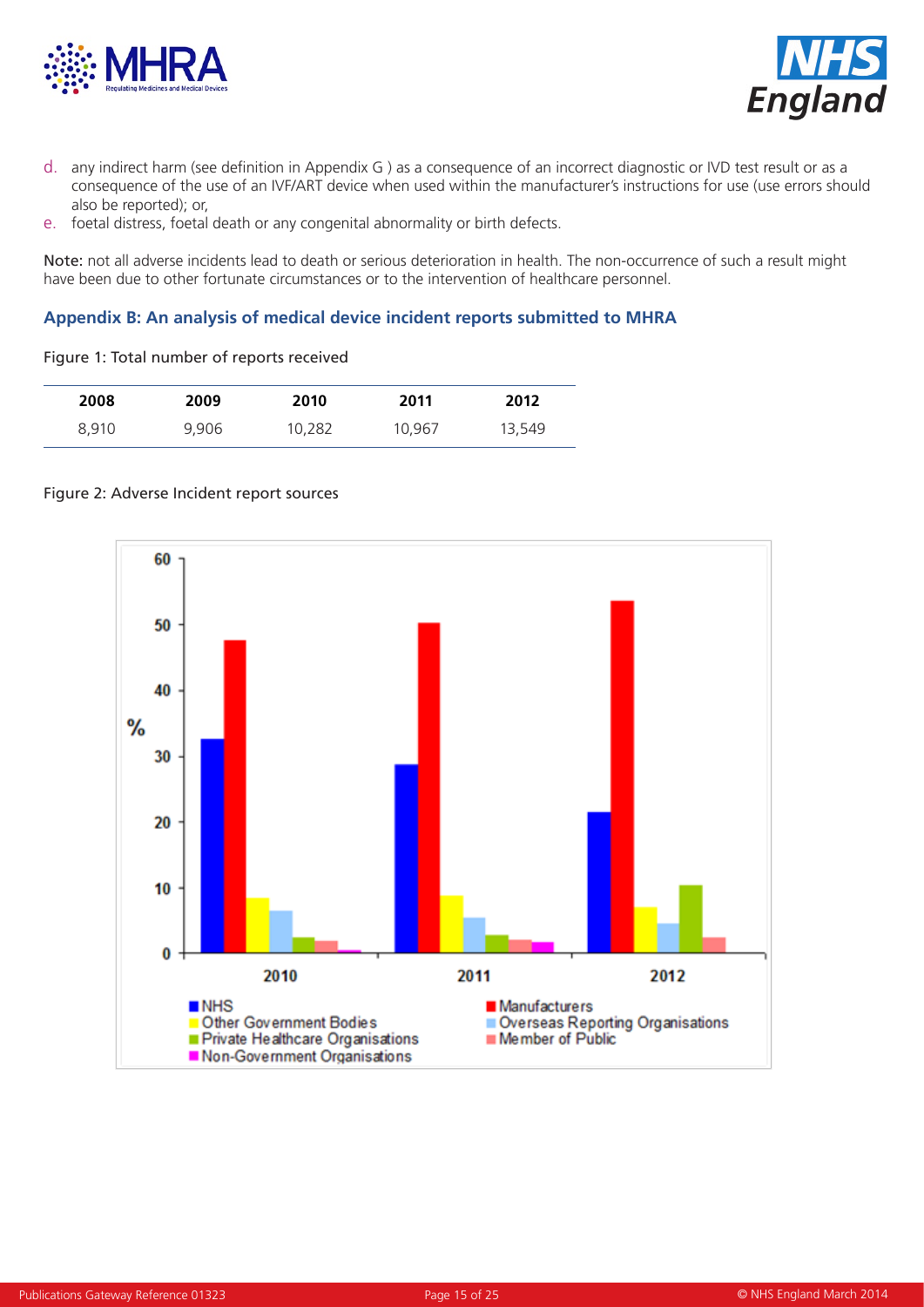



## Figure 3: Comparative data 2010-2012

| <b>Description of reports</b>                                                                              | 2010              |       |                   | 2011  |                   | 2012  |  |
|------------------------------------------------------------------------------------------------------------|-------------------|-------|-------------------|-------|-------------------|-------|--|
| or action taken                                                                                            | No. of<br>reports | $\%$  | No. of<br>reports | $\%$  | No. of<br>reports | $\%$  |  |
| Reported as involving a fatality                                                                           | 301               | 2.9%  | 294               | 2.7%  | 303               | 2.2%  |  |
| Reported as involving a serious injury<br>(including implant or pacemaker<br>revision)                     | 2,382             | 23.2% | 2,941             | 26.8% | 4,495             | 33.2% |  |
| Prompted MHRA led investigations                                                                           | 2,227             | 21.7% | 1,598             | 14.5% | 2,001             | 14.8% |  |
| Investigated by manufacturers under<br>MHRA supervision                                                    | 4,256             | 41.4% | 3,648             | 33.2% | 4,694             | 34.6% |  |
| Not requiring immediate MHRA action.<br>Recorded on database for trend<br>monitoring and pattern detection | 2,064             | 20.1% | 4,158             | 37.9% | 5,704             | 42.1% |  |
| Reports of incidents similar to those<br>already received by the MHRA                                      | 796               | 7.7%  | 662               | 6.0%  | 625               | 4.6%  |  |
| Reports from secondary sources,<br>duplicating existing reports                                            | 676               | 6.6%  | 704               | 6.4%  | 696               | 5.1%  |  |
| Reports not relating to medical devices                                                                    | 110               | 1.1%  | 148               | 1.3%  | 185               | 1.4%  |  |
| Reports investigated by other<br>organisations and their conclusion<br>made available to the MHRA          | 103               | 1.0%  | 45                | 0.4%  | 58                | 0.4%  |  |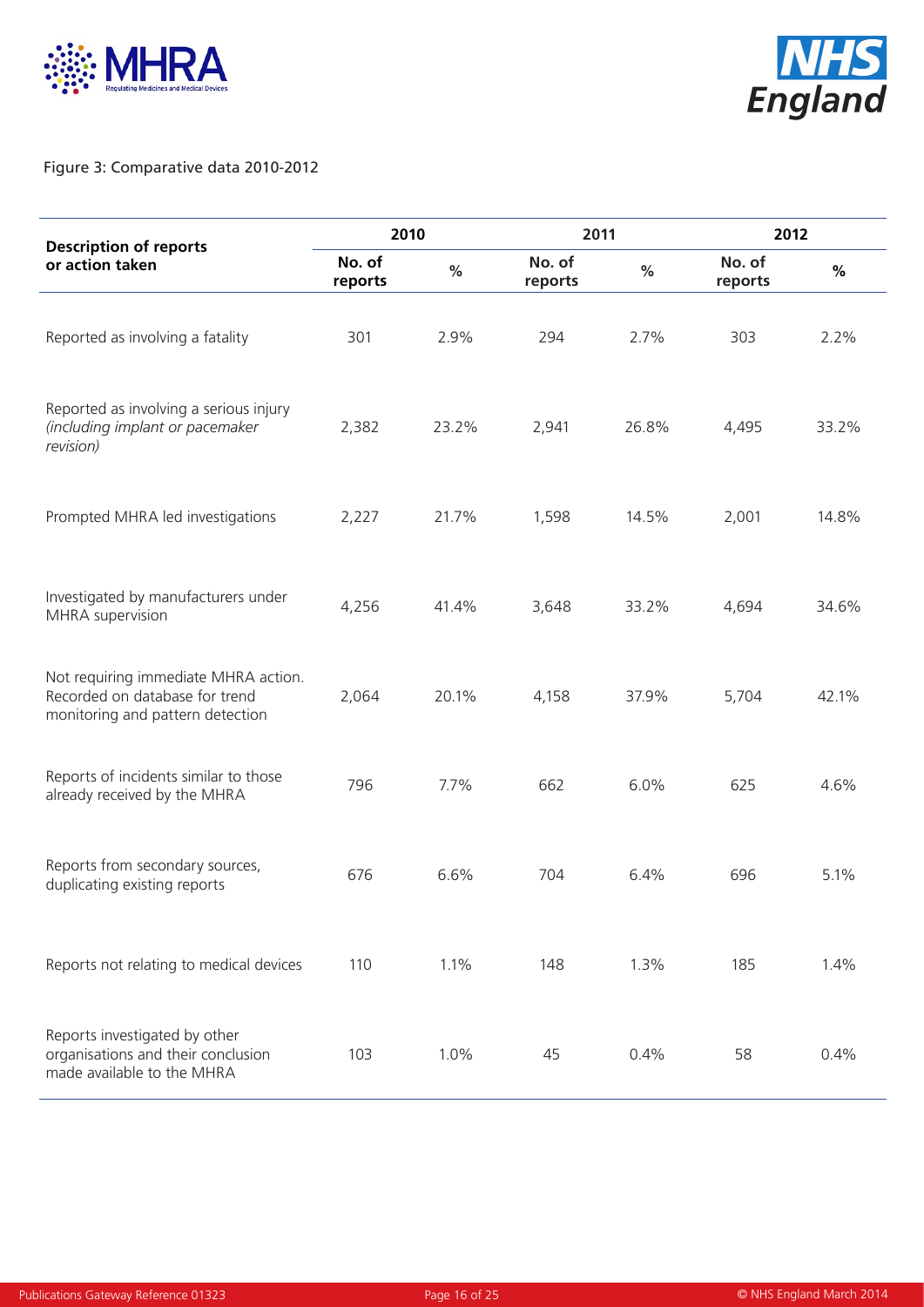



#### Figure 4: Causes of adverse incidents

The MHRA's Adverse Incident Tracking System (AITS) incorporates many levels of categorised, contributory causal factors that are used in the record of each incident investigation. The first level has three options.

#### *Healthcare establishment/user responsibility*

After delivery, eg maintenance failures and degradation due to storage outside specification.

#### *Manufacturer responsibility*

Before delivery, eg design, manufacture, quality control and packaging.

#### *No established device/use link*

Where either the device was subsequently found to work as intended (possibly due to an intermittent fault, tampering or use error, or where the report was made on a precautionary basis) or where the device involved was not available for investigation.

The data below have been taken from adverse incident investigations that have been finished. We can only draw tentative conclusions from any apparent changes as they may simply reflect the continued pattern of change in numbers of reports received from medical device users and from manufacturers. A further influencing factor is that the device is not available for examination and testing as, despite clear MHRA advice, the device is often thrown away by the user before any investigation can take place.

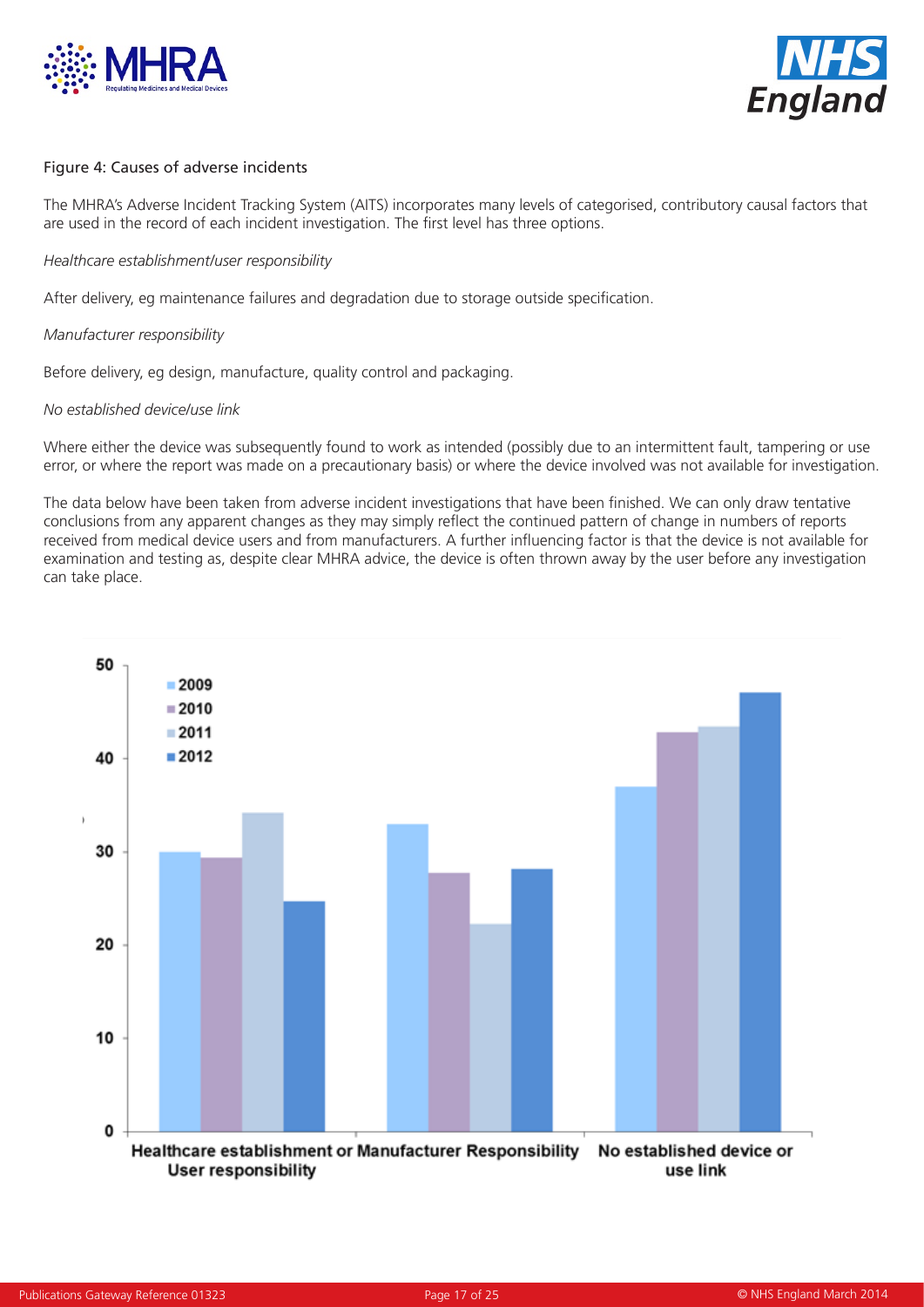



## Figure 5: Safety Warnings issued

|                                                                              | 2011 | 2012 | 2013<br>(up to 01/08/13) |
|------------------------------------------------------------------------------|------|------|--------------------------|
| <b>MDA</b> action                                                            | 113  | 83   | 60                       |
| <b>CA to CA notification (National</b><br><b>Competent Authority Report)</b> | 157  | 255  | 147                      |

Figure 6: Safety warnings issued 1st January 2011- 1 August 2013, in relation to report source



(Other is the United Kingdom National External Quality Assessment Service (UK NEQAS) for Microbiology)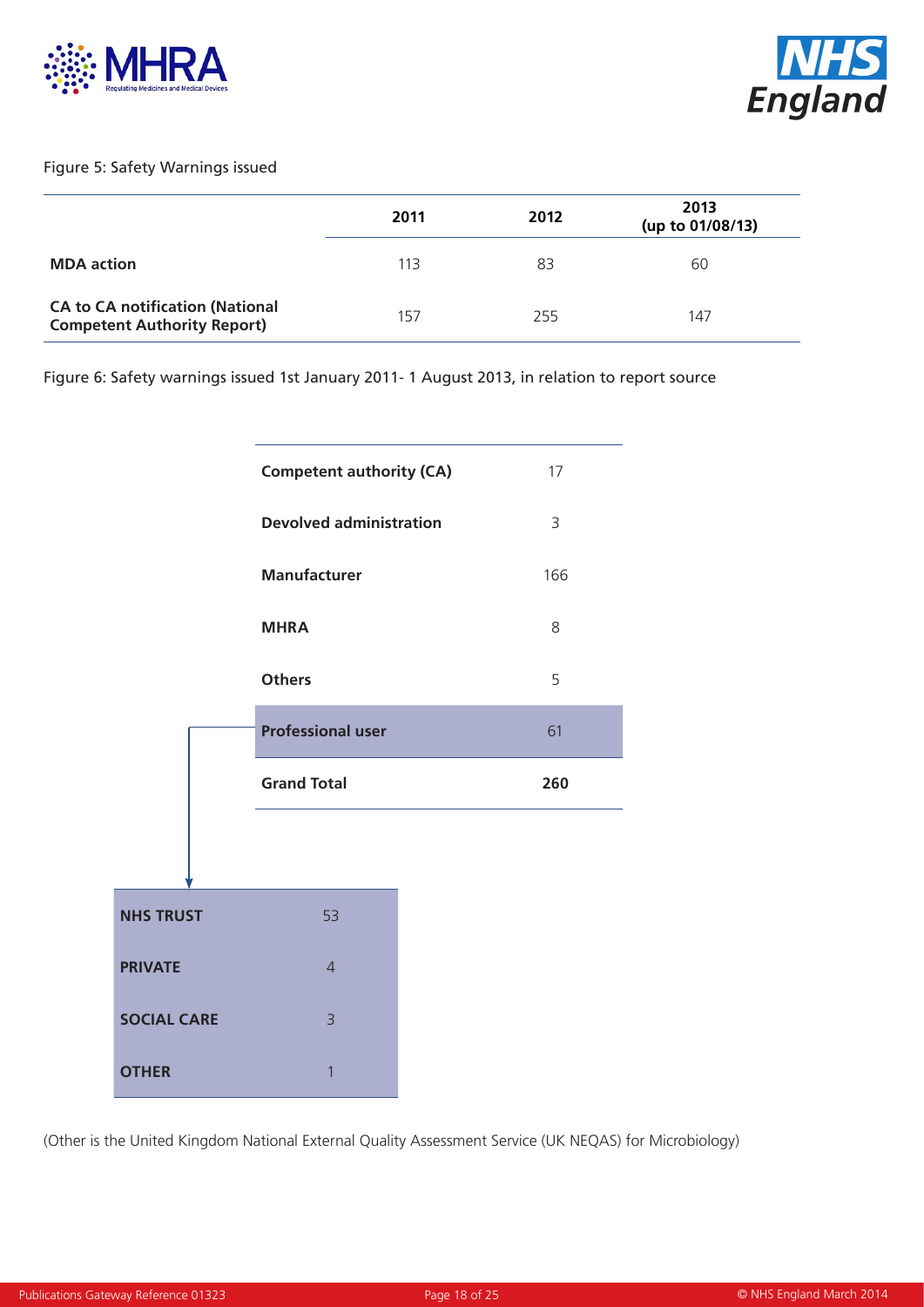



# **Appendix C: An analysis of NRLS medical devices incident reports in England in 20121**

#### Table 1: Degree of harm

| Degree of harm | <b>Number of reports</b> | Percentage |
|----------------|--------------------------|------------|
| No Harm        | 32,142                   | 84         |
| Low            | 5,114                    | 13         |
| Moderate       | 1,044                    | 3          |
| Severe         | 82                       | <1         |
| Death          | 13                       | <1         |
| <b>Total</b>   | 38,395                   | 100        |

## Table 2: Incident sub-category

| Incident sub category                       | <b>Number of reports</b> | Percentage    |
|---------------------------------------------|--------------------------|---------------|
| Failure of device / equipment               | 14,218                   | 37            |
| Lack / unavailability of device / equipment | 14,121                   | 37            |
| Other                                       | 5,582                    | 15            |
| User error                                  | 3,496                    | 9             |
| Wrong device / equipment used               | 971                      | $\mathcal{L}$ |
| <b>Blank</b>                                | 7                        | 0             |
| <b>Total</b>                                | 38,395                   | 100           |

## Table 3: Care setting

| <b>Care setting</b>                                                       | <b>Number of reports</b> | Percentage     |
|---------------------------------------------------------------------------|--------------------------|----------------|
| Acute / general hospital                                                  | 34,042                   | 89             |
| Community nursing, medical and therapy service (incl. community hospital) | 2,983                    | 8              |
| Ambulance service                                                         | 960                      | $\overline{2}$ |
| Mental health service                                                     | 250                      | 1              |
| Community and general dental service                                      | 60                       | 0              |
| General practice                                                          | 49                       | 0              |
| Learning disabilities service                                             | 40                       | 0              |
| Community pharmacy                                                        | 11                       | $\mathbf 0$    |
| <b>Total</b>                                                              | 38,395                   | 100            |

1 Search strategy: incident category level 1, medical device/ equipment, Incident date, 1 January and 31 December 2012, extracted on 20 March 2013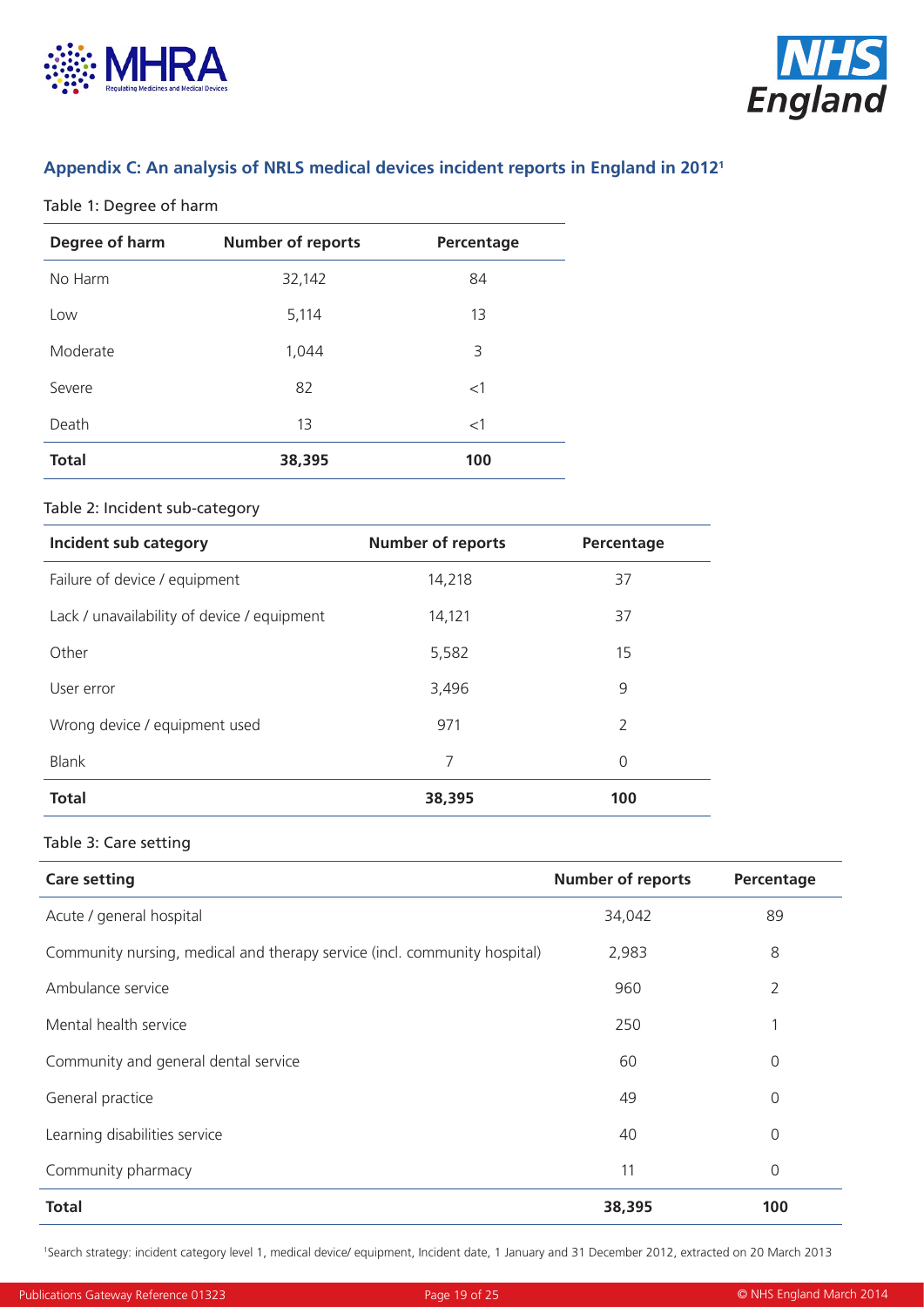



# **Appendix D: Criteria for sharing NRLS medical device incidents with the MHRA**

The following NRLS fields need to have been completed:

| <b>NRLS field name</b> | <b>NRLS field description</b> | <b>Criteria</b>                                                                                         |
|------------------------|-------------------------------|---------------------------------------------------------------------------------------------------------|
| IN <sub>01</sub>       | Date                          | Is completed, and                                                                                       |
| IN <sub>05</sub>       | Incident category             | 'Medical device', and                                                                                   |
| INO <sub>5</sub>       | Incident category level 2     | 'Failure of device/ equipment' or 'User<br>error' or 'Wrong device/ equipment<br>used' or Or 'other And |
| DE07                   | Manufacturer                  | Is completed, or                                                                                        |
| DE08                   | Supplier                      | Is completed, and                                                                                       |
| DE03                   | Product name                  | Is completed, or                                                                                        |
| DE04                   | Model                         | Is completed, or                                                                                        |
| DE05                   | Catalogue number              | Is completed, or                                                                                        |
| DE06                   | Serial number                 | Is completed, or                                                                                        |
| DE09                   | Batch number                  | Is completed, and                                                                                       |
| PD <sub>09</sub>       | Clinical outcome              | Is completed, and                                                                                       |
| PD01                   | Patient age                   | Is completed, or                                                                                        |
| PD <sub>02</sub>       | Patient gender                | Is completed, or                                                                                        |
| PD <sub>19</sub>       | Patient weight                | Is completed, and                                                                                       |
| PD <sub>05</sub>       | Specialty                     | Is completed, and                                                                                       |
| RP02                   | Care Setting                  | Is completed, and                                                                                       |
| RP07                   | Trust organisation code       | Is completed, and                                                                                       |
| <b>RP06</b>            | <b>Trust Name</b>             | Is completed, and                                                                                       |
| RP01                   | Unique ID                     | Is completed, and                                                                                       |
| RP05                   | Local reference ID            | Is completed                                                                                            |

The following fields should also be included in the incident data shared with the MHRA. Healthcare organisations should be able record this information in their local incident reports and transfer them to the NRLS.

| Reference code   | <b>Description</b>                  |
|------------------|-------------------------------------|
| ST <sub>01</sub> | Staff type reporting incident       |
| IN <sub>06</sub> | Contributing Factors                |
| IN <sub>10</sub> | Reoccurrence Prevention             |
| <b>IN11</b>      | <b>Underlying Causes</b>            |
| <b>PD11</b>      | Patient ethnicity                   |
| <b>PD13</b>      | Preventative actions taken          |
| PD <sub>14</sub> | Action taken to minimise the impact |
| <b>PD15</b>      | Describe the actions taken          |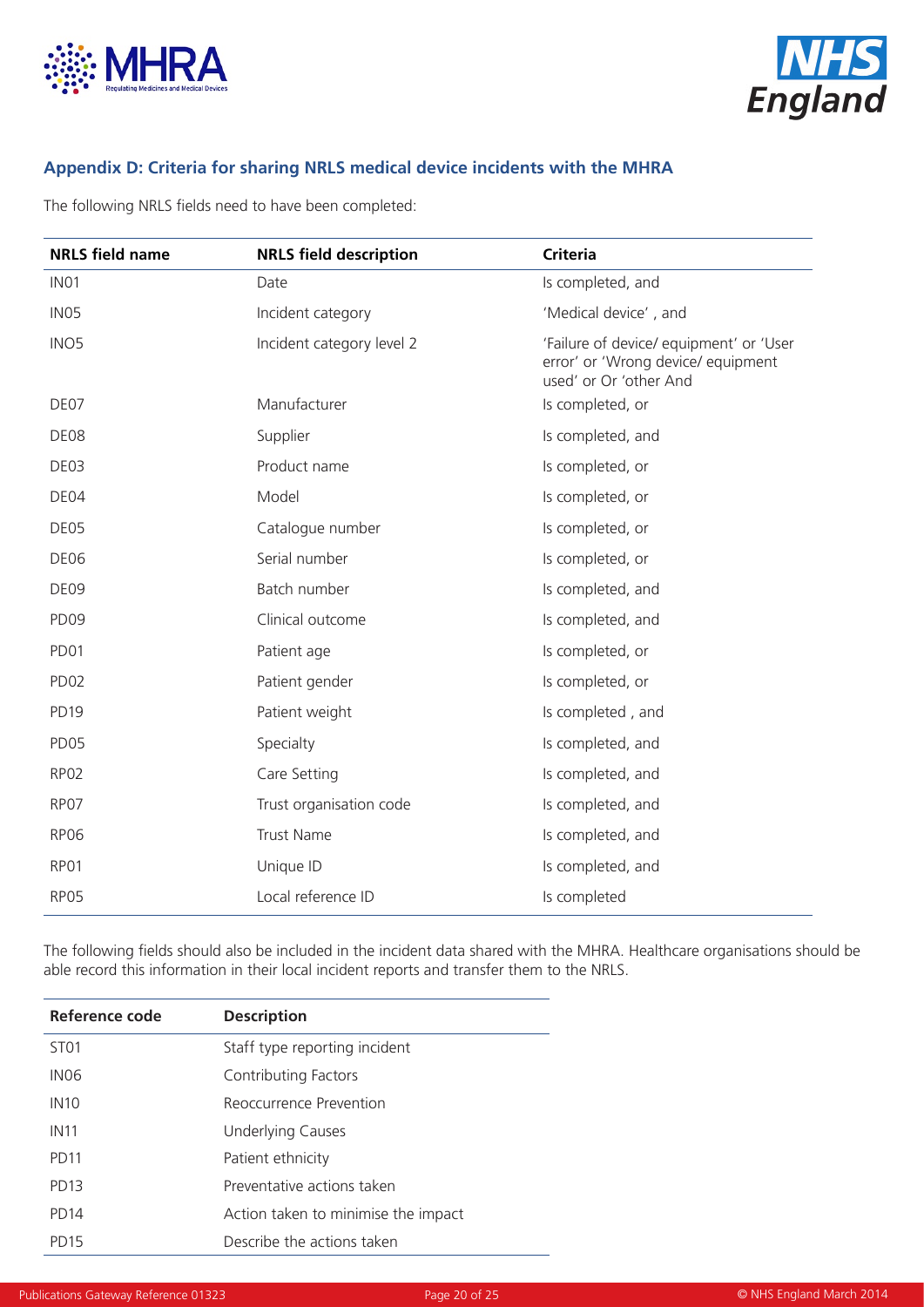



# **Appendix E: An example of how a medical device report should be completed**

| <b>NRLS Code</b> | <b>Field name</b>             | <b>Entry</b>                                                                                                                                                                                                                                                                                                                                                                                                                                                                                                                                                                                                                                                                              |
|------------------|-------------------------------|-------------------------------------------------------------------------------------------------------------------------------------------------------------------------------------------------------------------------------------------------------------------------------------------------------------------------------------------------------------------------------------------------------------------------------------------------------------------------------------------------------------------------------------------------------------------------------------------------------------------------------------------------------------------------------------------|
| INO <sub>1</sub> | Date of incident              | 15.07.13                                                                                                                                                                                                                                                                                                                                                                                                                                                                                                                                                                                                                                                                                  |
| INO <sub>3</sub> | Location                      | General/acute hospital, support services, radiology                                                                                                                                                                                                                                                                                                                                                                                                                                                                                                                                                                                                                                       |
| IN <sub>05</sub> | Incident category             | Medical Device/equipment, failure of devices/equipment                                                                                                                                                                                                                                                                                                                                                                                                                                                                                                                                                                                                                                    |
| PD <sub>01</sub> | Patient Age                   | 76 years                                                                                                                                                                                                                                                                                                                                                                                                                                                                                                                                                                                                                                                                                  |
| PD <sub>02</sub> | Patient Gender                | Male                                                                                                                                                                                                                                                                                                                                                                                                                                                                                                                                                                                                                                                                                      |
| PD <sub>05</sub> | Specialty                     | Radiology                                                                                                                                                                                                                                                                                                                                                                                                                                                                                                                                                                                                                                                                                 |
| RP <sub>02</sub> | Care setting                  | Hospital                                                                                                                                                                                                                                                                                                                                                                                                                                                                                                                                                                                                                                                                                  |
| RP07             | Organisation Code             | 1234                                                                                                                                                                                                                                                                                                                                                                                                                                                                                                                                                                                                                                                                                      |
| RP01             | Unique ID                     | 5678                                                                                                                                                                                                                                                                                                                                                                                                                                                                                                                                                                                                                                                                                      |
| RP05             | Local reference ID            | 91011                                                                                                                                                                                                                                                                                                                                                                                                                                                                                                                                                                                                                                                                                     |
| ST <sub>01</sub> | Staff type reporting incident | Consultant cardiologist                                                                                                                                                                                                                                                                                                                                                                                                                                                                                                                                                                                                                                                                   |
| DE01             | Type of device                | Implants - cardiovascular                                                                                                                                                                                                                                                                                                                                                                                                                                                                                                                                                                                                                                                                 |
| DE03             | Name of device                | Abcd                                                                                                                                                                                                                                                                                                                                                                                                                                                                                                                                                                                                                                                                                      |
| DE04             | Model                         | ef1234                                                                                                                                                                                                                                                                                                                                                                                                                                                                                                                                                                                                                                                                                    |
| DE05             | Catalogue number              | 56789                                                                                                                                                                                                                                                                                                                                                                                                                                                                                                                                                                                                                                                                                     |
| DE06             | Serial number                 | 34567                                                                                                                                                                                                                                                                                                                                                                                                                                                                                                                                                                                                                                                                                     |
| DE07             | Manufacturer                  | Xcvbnm                                                                                                                                                                                                                                                                                                                                                                                                                                                                                                                                                                                                                                                                                    |
| DE08             | Supplier                      | Ghjklmi                                                                                                                                                                                                                                                                                                                                                                                                                                                                                                                                                                                                                                                                                   |
| DE09             | <b>Batch Number</b>           | 876576                                                                                                                                                                                                                                                                                                                                                                                                                                                                                                                                                                                                                                                                                    |
| IN <sub>06</sub> | Contributing factors          | Failure of device                                                                                                                                                                                                                                                                                                                                                                                                                                                                                                                                                                                                                                                                         |
| IN <sub>07</sub> | Description of incident       | I was placing a stent graft in the left carotid artery for false aneurysm.<br>The stent was well sited and deployment started normally. The<br>deployment jammed after 3cm of the 8cm stent was deployed.<br>Further pulling to continue deployment resulted in the delivery<br>catheter snapping. The whole system was dragged out of the carotid<br>artery and down to the sheath in the groin. At this point the delivery<br>catheter slid off the remainder of the stent and the stent was finally<br>deployed in the right external iliac artery from the 10F sheath. Patient<br>will need to return for further treatment Stent delivery system retained<br>for company evaluation. |
| <b>IN10</b>      | Recurrence prevention         | Use alternative stent graft model until satisfactory response from<br>manufacturer                                                                                                                                                                                                                                                                                                                                                                                                                                                                                                                                                                                                        |
| <b>IN11</b>      | Underlying causes             | Failure of device                                                                                                                                                                                                                                                                                                                                                                                                                                                                                                                                                                                                                                                                         |
| PD <sub>16</sub> | Was the patient harmed        | Yes                                                                                                                                                                                                                                                                                                                                                                                                                                                                                                                                                                                                                                                                                       |
| PD <sub>09</sub> | Clinical outcome              | Moderate harm                                                                                                                                                                                                                                                                                                                                                                                                                                                                                                                                                                                                                                                                             |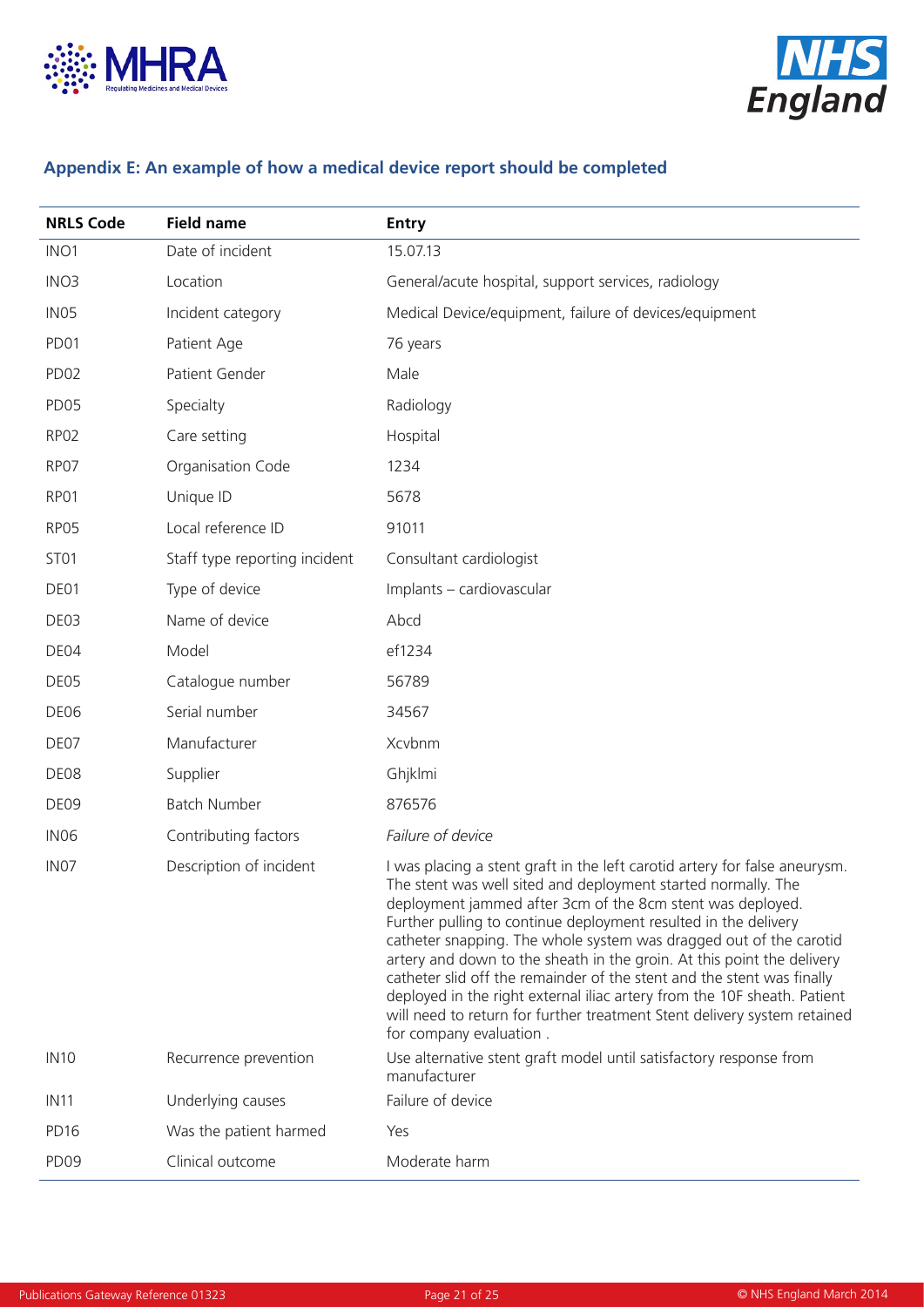



## **Appendix F: Medical Device Safety Officer Contact Form**

| <b>Name of organisation</b>                                |  |
|------------------------------------------------------------|--|
| <b>Address</b>                                             |  |
|                                                            |  |
|                                                            |  |
|                                                            |  |
| City                                                       |  |
| Postcode                                                   |  |
| <b>Full name of officer</b>                                |  |
| Group email address - see note*                            |  |
| Qualifications                                             |  |
| Other current role(s) in organisation                      |  |
| Department in which the post is<br>based                   |  |
| Telephone number                                           |  |
| Name of director or senior manager<br>authorising the role |  |
| <b>Personal email address</b>                              |  |

When completed this form should be emailed to the Central Alerting Systems at: safetyalerts@dh.gsi.gov.uk

\* Group email address

Healthcare organisations should set up a generic email address for their Medical Devices Safety Officer. This should include the organisation name and the abbreviated term 'mdso'. For example for a NHS mail account, the format of this generic email address will be organisation-name.mdso@nhs.net.uk

Depending on the type of generic email selected, emails to the generic address can be automatically forwarded to one or more individual accounts. Generic accounts can be accessed by more than one user, to maintain continuity of service. Access to the generic account can also be transferred when the post holders change to minimise the risk of delays in communication.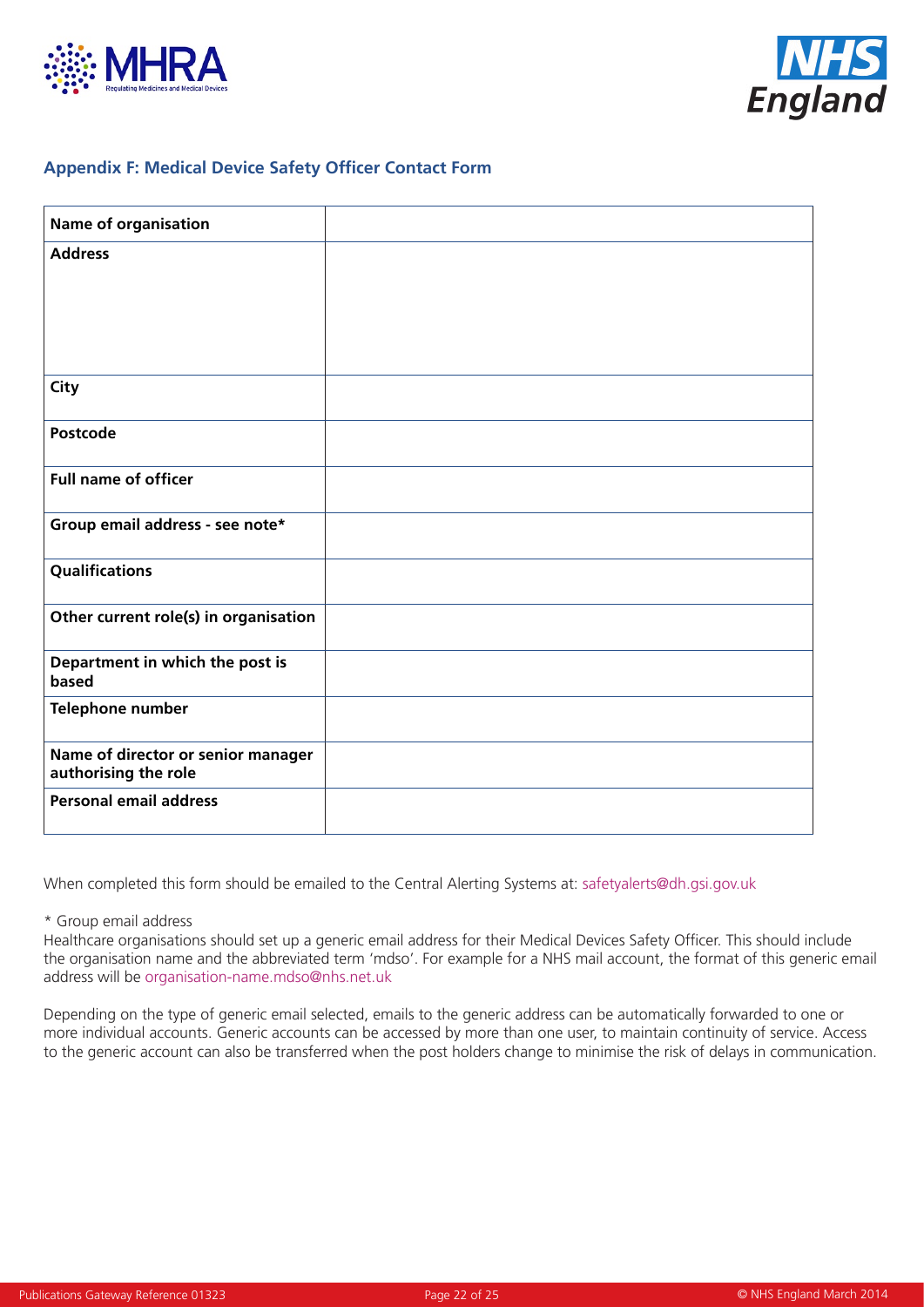



## **Appendix G: Definitions**

#### ABNORMAL USE

Act or omission of an act by the operator or user of a medical device as a result of conduct which is beyond any means of risk control by the manufacturer.

#### ADVERSE INCIDENT

Any malfunction or deterioration in the characteristics and/or performance of a device, as well as any inadequacy in the labelling or the instructions for use which, directly or indirectly, might lead to or might have led to the death of a patient, or user or of other persons or to a serious deterioration in their state of health.

#### FIELD SAFETY CORRECTIVE ACTION (FSCA)

A field safety corrective action is an action taken by a manufacturer to reduce a risk of death or serious deterioration in the state of health associated with the use of a medical device that is already placed on the market. Such actions, whether associated with direct or indirect harm, should be reported to the relevant Competent Authorities and should be notified via a field safety notice.

Note 1: The FSCA may include:

- the return of a medical device to the supplier;
- device modification;
- device exchange;
- device destruction;
- retrofit by purchaser of manufacturer's modification or design change; and,
- advice given by manufacturer regarding the use of the device and/or the follow up of patients, users or others (eg where the device is no longer on the market or has been withdrawn but could still possibly be in use e.g. implants or change in analytical sensitivity or specificity for diagnostic devices).

#### FIELD SAFETY NOTICE (FSN)

A communication to customers and/or users sent out by a manufacturer or its representative in relation to a field safety corrective action.

#### **HARM**

Physical injury or damage to the health of people, or damage to property or the environment.

#### IMMEDIATELY

For purposes of this guideline, immediately means without any delay that could not be justified.

#### INDIRECT HARM

In the majority of cases, diagnostic devices IVDs and IVF/ART medical devices will, due to their intended use, not directly lead to physical injury or damage to health of people ( harm). These devices are more likely to lead to indirect harm rather than to direct harm. Harm may occur as a consequence of the medical decision, action taken/not taken on the basis of information or result(s) provided by the device or as a consequence of the treatment of cells (eg gametes and embryos in the case of IVF/ART devices) or organs outside of the human body that will later be transferred to a patient.

Examples of indirect harm include:

- misdiagnosis;
- delayed diagnosis;
- delayed treatment;
- inappropriate treatment;
- absence of treatment; and,
- transfusion of inappropriate materials.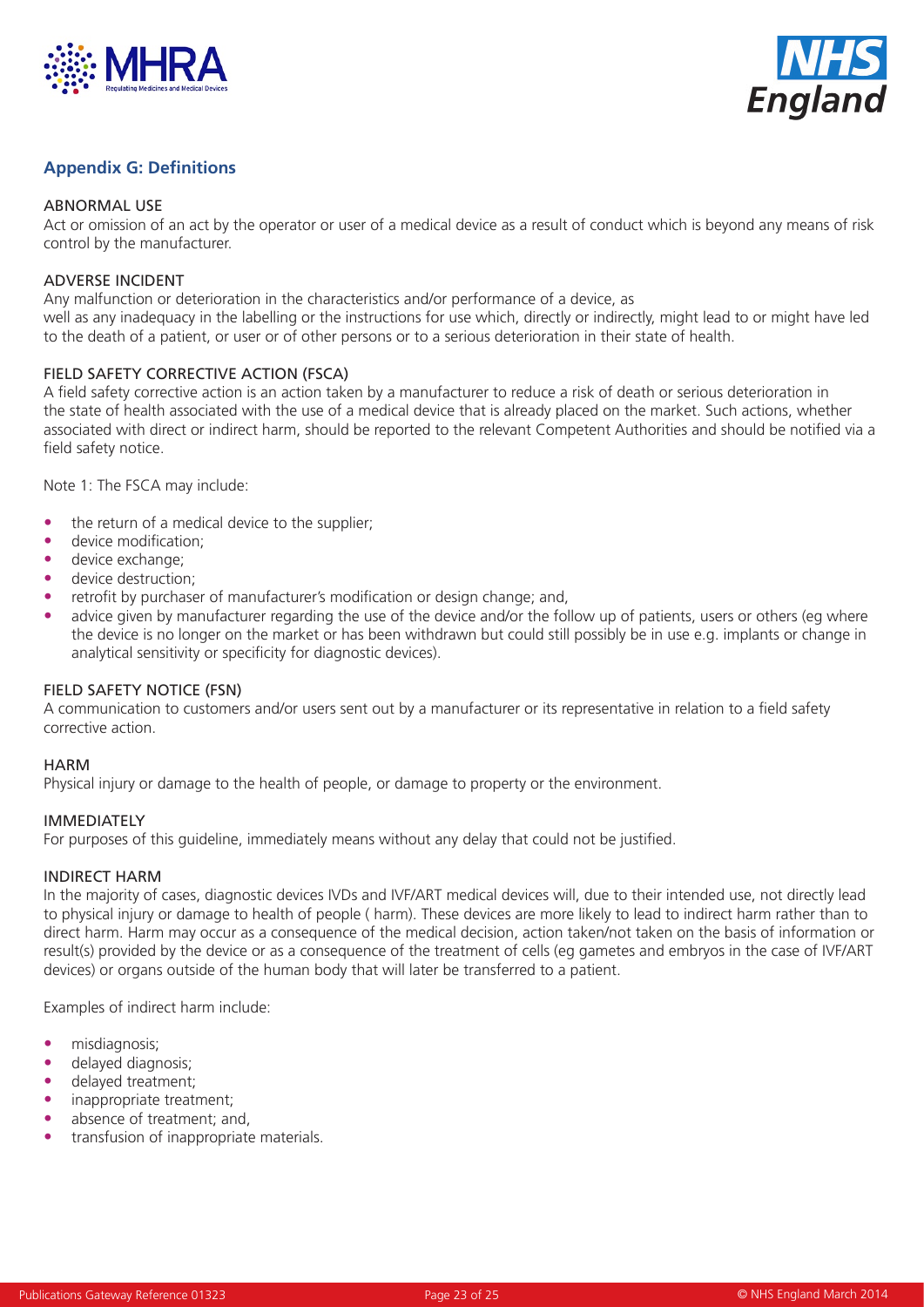



Indirect harm may be caused by:

- imprecise results:
- inadequate quality controls:
- inadequate calibration:
- false positive: or,
- false negative results.

For self-testing devices, a medical decision may be made by the user of the device who is also the patient.

#### INTENDED PURPOSE

The use for which the device is intended according to the data supplied by the manufacturer on the labelling, in the instructions and/or in promotional materials.

#### MANUFACTURER

The natural or legal person with responsibility for the design, manufacture, packaging and labelling of a device before it is placed on the market under his own name, regardless of whether these operations are carried out by that person himself or on his behalf by a third party.

#### MEDICAL DEVICE

Any instrument, apparatus, appliance, material or other Article, whether used alone or in combination, including the software necessary for its proper application intended by the manufacturer to be used for human beings for the purpose of:

- diagnosis, prevention, monitoring, treatment or alleviation of disease
- diagnosis, monitoring, treatment, alleviation of or compensation for an injury or handicap
- investigation, replacement or modification of the anatomy or of a physiological process
- control of conception

and which does not achieve its principal intended action in or on the human body by pharmacological, immunological or metabolic means, but which may be assisted in its function by such means.

#### MEDICINES AND HEALTHCARE PRODUCTS REGULATORY AGENCY (MHRA)

The Medicines and Healthcare Products Regulatory Agency (MHRA) is the executive agency of the Department of Health charged with protecting and promoting public health and patient safety by ensuring that medicines, healthcare products and medical equipment meet appropriate standards of safety, quality, performance and effectiveness, and that they are used safely. The MHRA is also the designated UK competent authority for the Blood Safety and Quality Regulations.

#### OPERATOR

Person handling equipment.

#### SERIOUS DETERIORATION IN STATE OF HEALTH

A serious deterioration in state of health can include:

- a. life-threatening illness;
- b. permanent impairment of a body function or permanent damage to a body structure;
- c. a condition necessitating medical or surgical intervention to prevent a or b;
	- Examples,
		- clinically relevant increase in the duration of a surgical procedure,
	- a condition that requires hospitalisation or significant prolongation of existing hospitalisation;
- d. any indirect harm (see definition in Appendix G) as a consequence of an incorrect diagnostic or IVD test result or as a consequence of the use of an IVF/ART device when used within manufacturer´s instructions for use (use errors must also be reported); and,
- e. foetal distress, foetal death or any congenital abnormality or birth defects.

# USE ERROR

Act or omission of an act, that has a different result to that intended by the manufacturer or expected by the operator of the medical device.

#### USER

The healthcare institution, professional, carer or patient using or maintaining medical device.